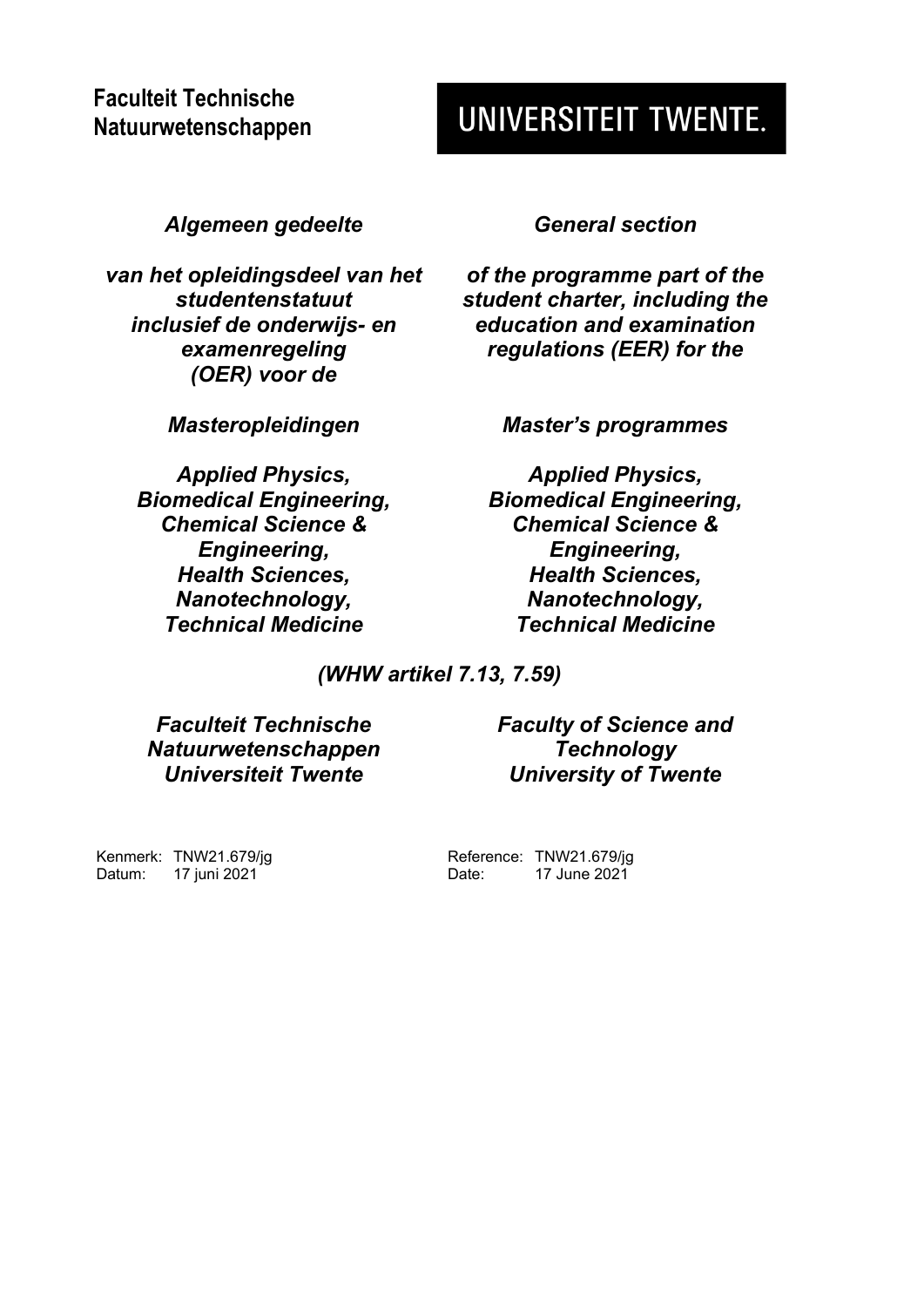# **Inhoudsopgave – Table of contents**

| Paragraaf 1                |                                                                                     |  |    |
|----------------------------|-------------------------------------------------------------------------------------|--|----|
| Artikel 1.1                |                                                                                     |  |    |
| Article 1.1                |                                                                                     |  |    |
| Artikel 1.2                |                                                                                     |  |    |
| Article 1.2                |                                                                                     |  |    |
| Paragraaf 2                |                                                                                     |  |    |
| Artikel 2.1                |                                                                                     |  |    |
| Article 2.1                |                                                                                     |  |    |
| Paragraaf 3                | Inhoud en inrichting van de opleiding - Content and structure of the progamme<br>10 |  |    |
| Artikel 3.1                |                                                                                     |  |    |
| Article 3.1                | Programme objectives and intended learning outcomes of the programme                |  | 10 |
| Artikel 3.2                |                                                                                     |  |    |
| Article 3.2                |                                                                                     |  |    |
| Artikel 3.3                |                                                                                     |  |    |
| Article 3.3.               |                                                                                     |  |    |
| Artikel 3.4                |                                                                                     |  |    |
| Article 3.4                |                                                                                     |  |    |
| Artikel 3.5                |                                                                                     |  |    |
| Article 3.5                |                                                                                     |  |    |
| Paragraaf 4                |                                                                                     |  |    |
| Artikel 4.1                |                                                                                     |  |    |
| Article 4.1                |                                                                                     |  |    |
| Artikel 4.2                |                                                                                     |  |    |
| Article 4.2                |                                                                                     |  |    |
| Artikel 4.3                |                                                                                     |  |    |
| Article 4.3                |                                                                                     |  |    |
| Artikel 4.4<br>Article 4.4 |                                                                                     |  |    |
| Artikel 4.5                |                                                                                     |  |    |
| Article 4.5                |                                                                                     |  |    |
| Artikel 4.6                |                                                                                     |  |    |
| Article 4.6                |                                                                                     |  |    |
| Artikel 4.7                |                                                                                     |  |    |
| Article 4.7                |                                                                                     |  |    |
| Artikel 4.8                |                                                                                     |  |    |
| Article 4.8                |                                                                                     |  |    |
| Artikel 4.9                |                                                                                     |  |    |
| Article 4.9                |                                                                                     |  |    |
| Artikel 4.10               |                                                                                     |  |    |
| Article 4.10               |                                                                                     |  |    |
| Paragraaf 5                |                                                                                     |  |    |
| Artikel 5.1                |                                                                                     |  |    |
| Article 5.1                |                                                                                     |  |    |
| Artikel 5.2                |                                                                                     |  |    |
| Article 5.2                |                                                                                     |  |    |
| Artikel 5.3                |                                                                                     |  |    |
| Article 5.3                |                                                                                     |  |    |
| Artikel 5.4                |                                                                                     |  |    |
| Article 5.4                |                                                                                     |  |    |
| Paragraaf 6                |                                                                                     |  |    |
| Artikel 6.1                |                                                                                     |  |    |
| Article 6.1                |                                                                                     |  |    |
| Artikel 6.2                |                                                                                     |  |    |
| Article 6.2                |                                                                                     |  |    |
| Paragraaf 7                | Studeren met een functiebeperking - Studying with a functional impairment 21        |  |    |
| Artikel 7.1                |                                                                                     |  |    |
| Article 7.1                |                                                                                     |  |    |

Algemeen gedeelte van het opleidingsdeel Studentenstatuut incl. OER Masteropleidingen TNW studiejaar 2021-2022 *General part of the programme-section of the Student Charter incl. EER Master's programmes TNW academic year 2021-2022*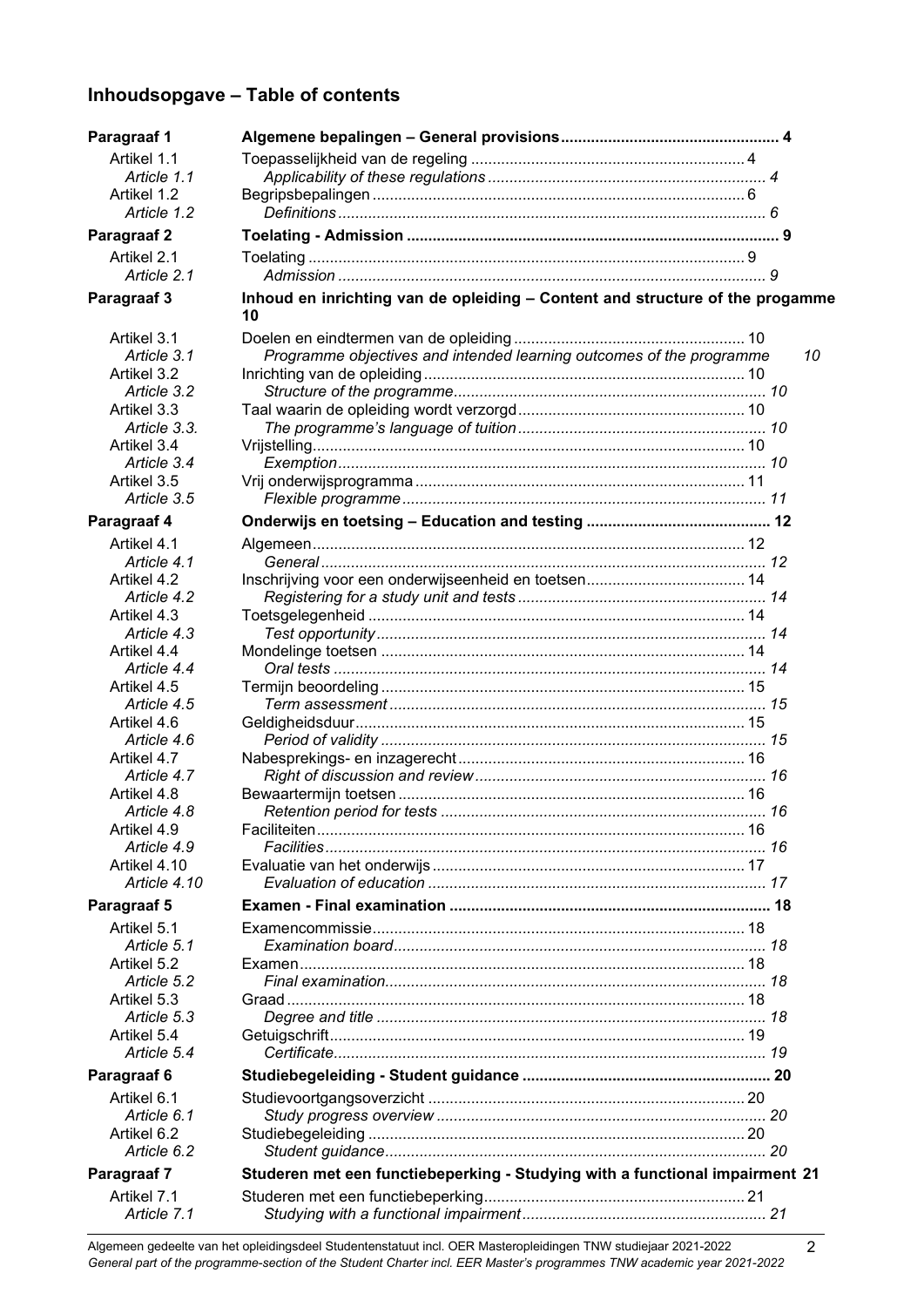| Paragraaf 8 | Wijzigingen, overgangsregelingen, beroep en bezwaar - Amendments, |  |
|-------------|-------------------------------------------------------------------|--|
| Artikel 8.1 |                                                                   |  |
| Article 8.1 |                                                                   |  |
| Artikel 8.2 |                                                                   |  |
| Article 8.2 |                                                                   |  |
| Artikel 8.3 |                                                                   |  |
| Article 8.3 |                                                                   |  |
| Artikel 8.4 |                                                                   |  |
| Article 8.4 |                                                                   |  |
| Artikel 8.5 |                                                                   |  |
| Article 8.5 |                                                                   |  |
| Artikel 8.6 |                                                                   |  |
| Article 8.6 |                                                                   |  |
| Artikel 8.7 |                                                                   |  |
| Article 8.7 |                                                                   |  |
| Artikel 8.8 |                                                                   |  |
| Article 8.8 |                                                                   |  |
| Artikel 8.9 |                                                                   |  |
| Article 8.9 |                                                                   |  |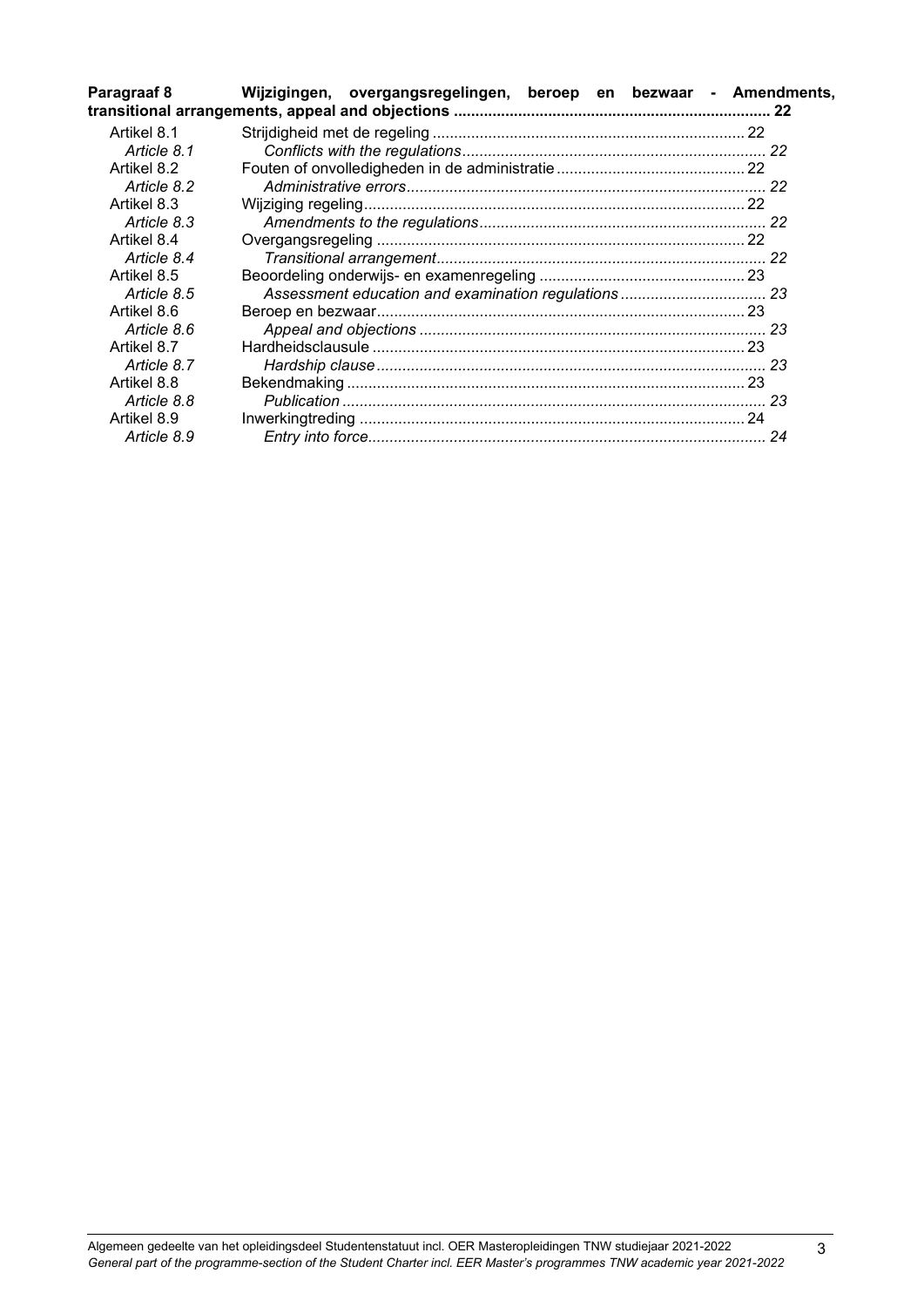# <span id="page-3-0"></span>*Paragraaf 1 Algemene bepalingen – General provisions*

# <span id="page-3-1"></span>**Artikel 1.1 Toepasselijkheid van de regeling**

- 1. Dit algemeen gedeelte is van toepassing op alle studenten die staan ingeschreven bij de masteropleidingen Applied Physics (Croho: 60436), Biomedical Engineering (Croho: 66226), Chemical Science & Engineering (Croho: 60977), Health Sciences (Croho: 66851), Nanotechnology (Croho: 60028) en Technical Medicine (Croho: 60033).
- 2. Voor studenten die onderwijs volgen dat wordt aangeboden door een andere opleiding<sup>[1](#page-3-3)</sup> gelden de regels met betrekking tot de toetsing die zijn vastgelegd in het toetsschema van die onderwijseenheid, in de onderwijs- en examenregeling en in de regels en richtlijnen van de examencommissie van de opleiding die het onderwijseenheid aanbiedt. De beslissing over bijzondere voorzieningen<sup>[2](#page-3-4)</sup> conform artikel 6.2 lid 5 is voorbehouden aan de examencommissie van de opleiding waarbij de student staat ingeschreven.
- 3. Voor elke opleiding bestaat een opleidingsspecifieke bijlage.
- 4. Per opleiding vormen dit algemeen gedeelte en de opleidingsspecifieke bijlage samen de onderwijs- en examenregeling voor de betreffende masteropleiding.
- 5. Het algemeen gedeelte en de opleidingsspecifieke bijlage van de onderwijs- en examenregeling worden vastgesteld door het faculteitsbestuur.
- 6. In het instellingsdeel van het Studentenstatuut is opgenomen wat de UT als fraude beschouwt. In de regels en richtlijnen van de examencommissie van de betreffende masteropleiding zijn aanvullende regels over fraude vastgelegd, zoals welke maatregelen de examencommissie kan nemen als ze fraude heeft geconstateerd.
- 7. In de regels en richtlijnen van de examencommissie van de betreffende opleiding zijn bepalingen opgenomen over de orde bij toetsen en regels in geval van calamiteiten.
- 8. Voor de taal van het algemeen gedeelte en de opleidingsspecifieke bijlage van de onderwijs- en examenregeling en de regels en richtlijnen van de examencommissie geldt het volgende:
	- a) In geval van onduidelijkheid is de Nederlandse versie van dit algemeen gedeelte bindend.
	- b) Er moeten in ieder geval Engelstalige versies van de opleidingsspecifieke bijlage van de onderwijs- en examenregeling en de regels en richtlijnen van de examencommissie masteropleiding beschikbaar zijn.
	- c) Als er Engelstalige en Nederlandstalige versies van de opleidingsspecifieke bijlage van de onderwijs- en examenregeling en de regels en richtlijnen van de examencommissie van de betreffende masteropleiding zijn, moet in elke versie zijn vastgelegd welke versie in geval van onduidelijkheid bindend is.

# <span id="page-3-2"></span>**Article 1.1 Applicability of these regulations**

- 1. This general section applies to all students enrolled in the master's programmes Applied Physics (Croho: 60436), Biomedical Engineering (Croho: 66226), Chemical Science & Engineering (Croho: 60977), Health Sciences (Croho: 66851), Nanotechnology (Croho: 60028) and Technical Medicine (Croho: 60033).
- 2. For students who follow courses from another programme[3](#page-3-5), the rules for testing apply that are laid down in the assessment plan of the study unit concerned, in the education and examination regulations and in the rules and regulations of the examination board of the programme that offers the study unit concerned. Special facilities<sup>[4](#page-3-6)</sup> according to Article 6.2 paragraph 5 can only be granted by the examination board of the programme for which the student is enrolled.
- 3. Each programme has its own programme-specific appendix.
- 4. For each programme, this general section and the programme-specific appendix together form the education and examination regulations for the master's programme concerned.
- 5. The general section and the programme-specific appendix of the education and examination regulations are approved by the faculty board.
- 6. The institutional part of the student charter includes a definition of what the UT considers as fraud. The rules and regulations of the examination board of the master's programme concerned has additional regulations about fraud, for instance about what action the examination board is entitled to take when they have observed a case of fraud.
- 7. The rules of the examination board of the master's programme concerned include regulations about the rules of order during tests and rules in case of calamities.
- 8. The following rules about the language of the general section and the programme-specific appendix of the education and examination regulations and the rules of the examination board apply:
	- a) In the event of discrepancy, the Dutch version of this general section is binding.
	- b) At least English versions of the programme-specific appendix of the education and examination regulations and the rules of the examination board of the master's programme must be available.
	- c) If both English and Dutch versions of the programme-specific appendix of the education and examination regulations and the rules and regulations of the examination board of the master's programme concerned are available, both versions must include a rule about which version is binding in the event of discrepancy.

<span id="page-3-6"></span><sup>4</sup> Under Article 6.2 paragraph 5, this is about providing special facilities with regard to testing to a student with functional impairments. All other matters are handled by the examination board of the programme that offers the study unit.

<span id="page-3-3"></span><sup>1</sup> Dit geldt bijvoorbeeld voor een keuze-onderwijseenheid uit het onderwijsprogramma van de student en voor een onderwijseenheid die niet in het standaard onderwijsprogramma van de student is opgenomen. Dit geldt, tenzij anders afgesproken, niet voor onderdelen die worden toegeleverd.

<span id="page-3-4"></span><sup>2</sup> Krachtens artikel 6.2 lid 5 gaat het hier om toekennen van afwijkende faciliteiten rondom toetsing aan een student met functiebeperkingen. Alle andere zaken worden behandeld door de examencommissie van de opleiding die de onderwijseenheid aanbiedt.

<span id="page-3-5"></span><sup>&</sup>lt;sup>3</sup> This applies for example for an elective study unit from the study programme of a student and for a study unit which is not included in the standard study programme of the student. This does not apply, unless otherwise agreed, for units that are supplied.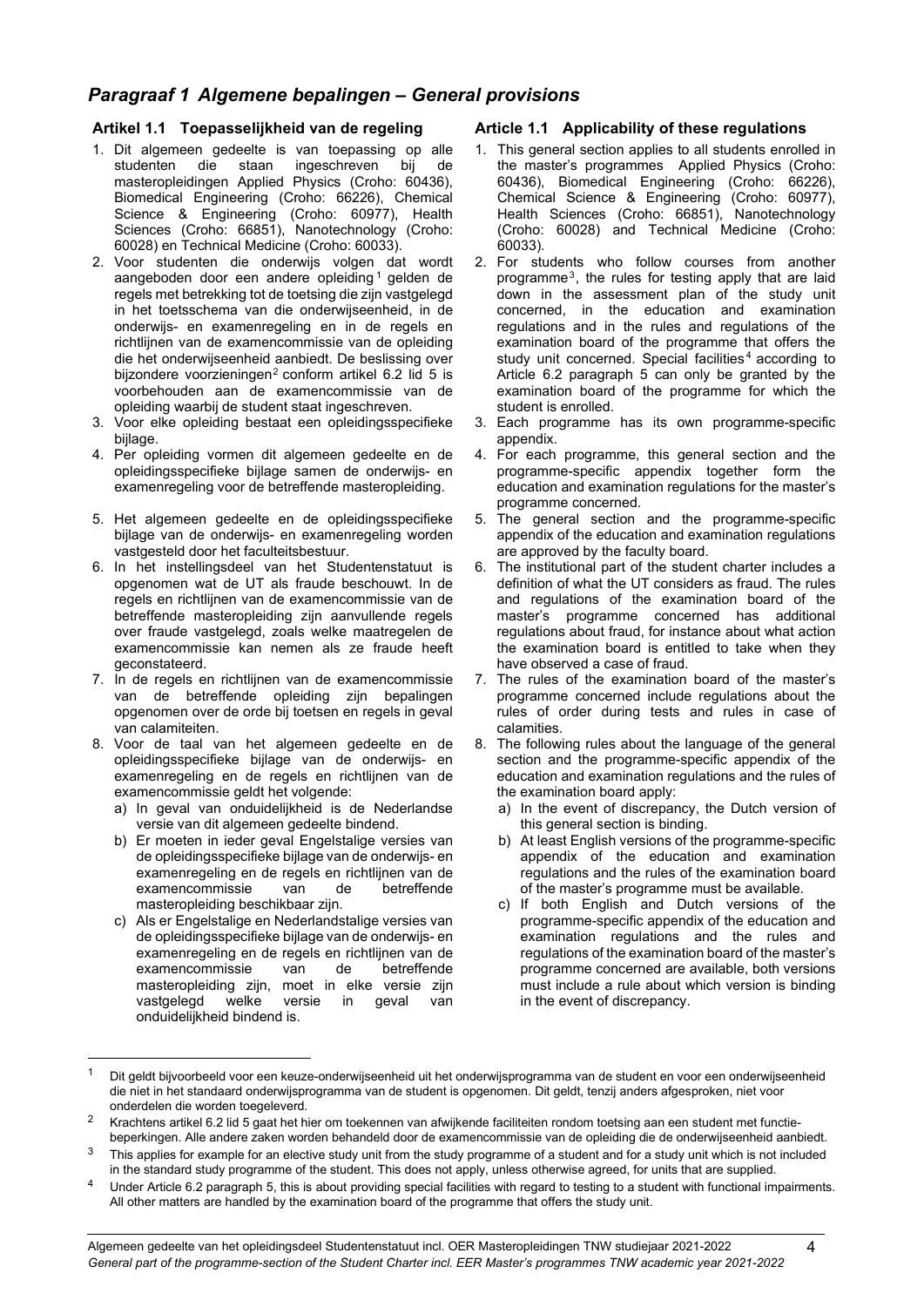- 9. Verzoeken om uitzonderingen op het in de onderwijsen examenregeling vastgelegde kunnen, afhankelijk van het onderwerp, worden gericht aan de examencommissie dan wel het opleidingsbestuur, zoals bepaald in relevante artikelen van dit reglement. Leidend daarbij is welk gremium de taak of bevoegdheid heeft om een beslissing te nemen over of een uitzondering te maken op een bepaling uit deze regeling.
- 9. Requests for exceptions to provisions laid down in the education and examination regulations may be submitted to the examination board or the programme board, as suggested in the relevant articles of these regulations. The guiding principle here is which body has the authority to make a decision on or to make an exception to a provision of these regulations.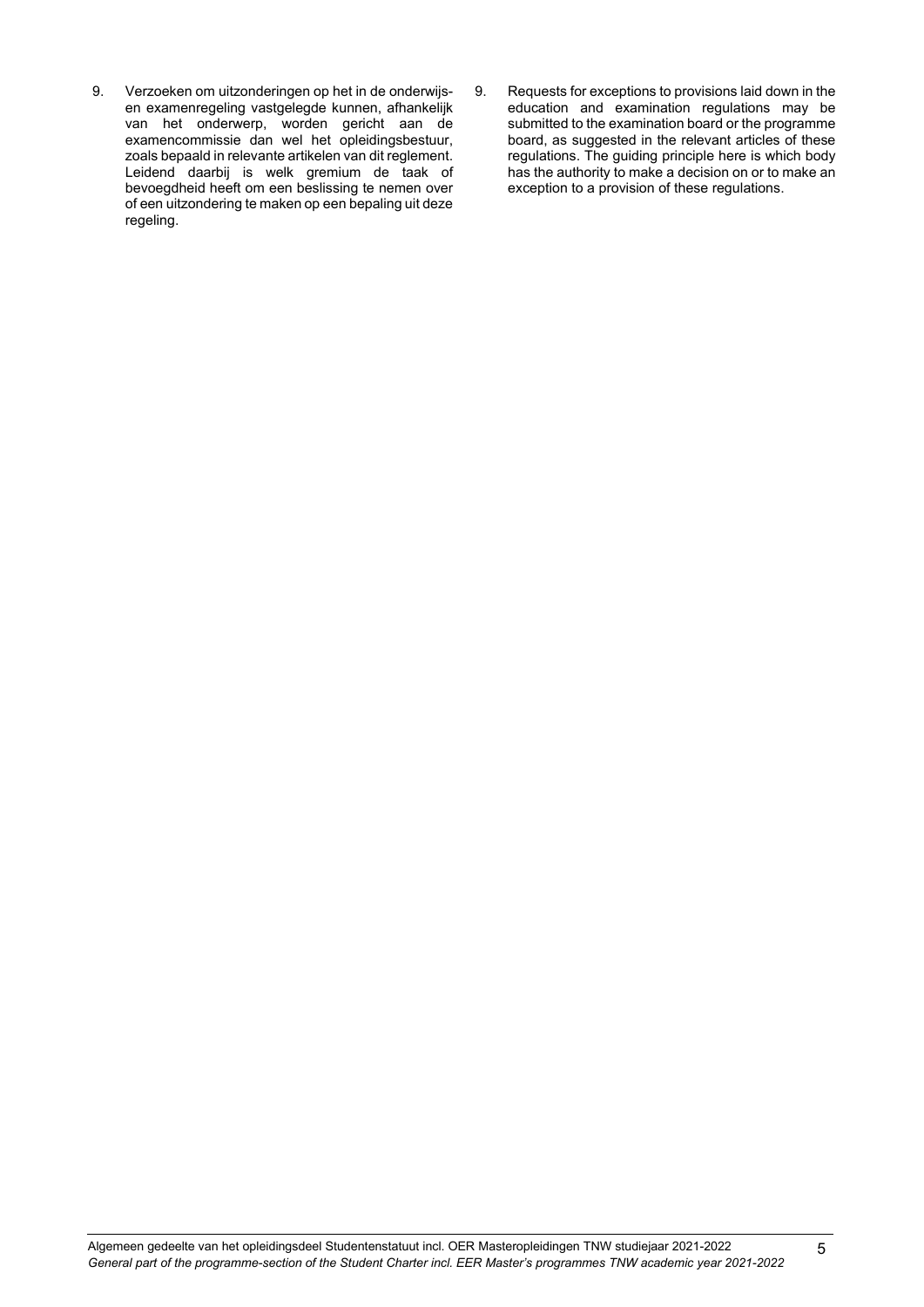# <span id="page-5-0"></span>**Artikel 1.2 Begripsbepalingen**

In deze regeling wordt verstaan onder:

| Canvas:                            | digitale leeromgeving van<br>de<br>De                                                                                                                                                                                                                                                                                                                                              | Can            |
|------------------------------------|------------------------------------------------------------------------------------------------------------------------------------------------------------------------------------------------------------------------------------------------------------------------------------------------------------------------------------------------------------------------------------|----------------|
| Croho:                             | universiteit Twente;<br>register opleidingen<br>Centraal<br>hoger<br>Het<br>Croho<br>onderwijs.<br>registreert<br>opleidingen van hoger onderwijs die door<br>het ministerie van Onderwijs, Cultuur en                                                                                                                                                                             | Crol           |
| EC:                                | Wetenschap zijn erkend;<br>Een eenheid van 28 uur studielast,<br>conform het European Credit Transfer<br>System, een voltijds studiejaar bestaat uit<br>60 EC ofwel 1680 uur (artikel 7.4 WHW);                                                                                                                                                                                    | EC:            |
| Examen:                            | Een opleiding wordt afgesloten met een<br>examen. Het examen is afgelegd als de<br>opleiding behorende<br>tot<br>een<br>onderwijseenheden met goed gevolg zijn<br>afgelegd;                                                                                                                                                                                                        | Fina           |
| Examencommissie:                   |                                                                                                                                                                                                                                                                                                                                                                                    |                |
|                                    | Het<br>orgaan dat op objectieve<br>en<br>deskundige wijze vaststelt of een student<br>voldoet aan de voorwaarden die<br>de<br>onderwijs- en examenregeling stelt ten<br>aanzien van kennis, inzicht<br>en<br>vaardigheden die nodig zijn voor het<br>verkrijgen van een graad;                                                                                                     | Exa            |
| Examinator:                        | Degene die in overeenstemming met<br>artikel 7.12c van de WHW door de<br>examencommissie<br>wordt<br>aangewezen<br>ten behoeve van het afnemen van<br>tentamens en toetsen en het vaststellen<br>van de uitslag daarvan;                                                                                                                                                           | Exa            |
| Faculteit:                         | Faculteit<br>der<br>Technische<br>De<br>Natuurwetenschappen<br>de<br>van<br>Universiteit Twente;                                                                                                                                                                                                                                                                                   | Facı           |
| Faculteitsbestuur:                 |                                                                                                                                                                                                                                                                                                                                                                                    | Facı           |
| Getuigschrift:                     | Hoofd van de faculteit (artikel 9.12 WHW);<br>Bewijs dat het examen met goed gevolg<br>is afgelegd in overeenstemming met<br>artikel 7.11 van de WHW;                                                                                                                                                                                                                              | Cert           |
| Instelling:<br>Instellingsbestuur: | Universiteit Twente;                                                                                                                                                                                                                                                                                                                                                               | Insti<br>Insti |
|                                    | College<br>Het<br>Bestuur van<br>de<br>van                                                                                                                                                                                                                                                                                                                                         |                |
| Kwartiel:<br>Onderwijseenheid:     | Universiteit Twente;<br>Een kwart van een academisch jaar <sup>5</sup> ;                                                                                                                                                                                                                                                                                                           | Qua<br>Stuc    |
|                                    | Een onderdeel van de opleiding als<br>bedoeld in artikel 7.3 leden 2 en 3 van de<br>WHW. Elke<br>onderwijseenheid wordt                                                                                                                                                                                                                                                            |                |
| Onderwijsonderdeel:                | afgesloten met een tentamen;                                                                                                                                                                                                                                                                                                                                                       | Part           |
|                                    | Onderdeel van een onderwijseenheid;                                                                                                                                                                                                                                                                                                                                                |                |
| Onderwijsperiode:                  | De periode waarin een onderwijseenheid<br>wordt aangeboden. Deze periode loopt<br>vanaf de eerste week waarin er een<br>onderwijsactiviteit voor de betreffende<br>onderwijseenheid is, tot en met de laatste<br>week waarin er een onderwijsactiviteit<br>en/of een toets voor de betreffende<br>onderwijseenheid<br>Herkansingen<br>is.<br>behoren niet bij de onderwijsperiode. | Edu            |

# <span id="page-5-1"></span>**Article 1.2 Definitions**

The terms used in these regulations should be interpreted as follows:

| Canvas:                              | The digital learning management system                                                                                                                                                                                                                                                                                                                                                                           |
|--------------------------------------|------------------------------------------------------------------------------------------------------------------------------------------------------------------------------------------------------------------------------------------------------------------------------------------------------------------------------------------------------------------------------------------------------------------|
| Croho:                               | of the University of Twente;<br>Central register of higher education<br>programmes; The Croho registers higher<br>education programmes recognised by<br>the Ministry of Education, culture, and<br>science:                                                                                                                                                                                                      |
| EC:                                  | A unit of 28 hours of study workload, in<br>accordance with the European Credit<br>Transfer System, a full academic year<br>consisting of 60 EC or 1680 hours<br>(Article 7.4 WHW);                                                                                                                                                                                                                              |
| Final examination:                   |                                                                                                                                                                                                                                                                                                                                                                                                                  |
|                                      | A programme concludes with a final<br>examination. A final examination<br>is<br>deemed successfully completed if the<br>study units belonging to a programme<br>have been completed successfully;                                                                                                                                                                                                                |
| Examination board:                   |                                                                                                                                                                                                                                                                                                                                                                                                                  |
| Examiner:                            | The body that establishes objectively and<br>expertly whether a student meets the<br>criteria set in the education and<br>regulations regarding<br>examination<br>knowledge, insight and skills needed for<br>obtaining a degree;<br>The individual who has been appointed<br>by the examination board in accordance<br>with Article 7.12c of the WHW to hold<br>exams and tests and determine their<br>results: |
| Faculty:                             | Faculty of Science and Technology of the<br>University of Twente;                                                                                                                                                                                                                                                                                                                                                |
| Faculty board:                       | Head of the faculty (Article 9.12 WHW);                                                                                                                                                                                                                                                                                                                                                                          |
| Certificate:                         | Proof that the student has successfully<br>met all requirements for the<br>final<br>examination, in accordance with Article<br>7.11 of the WHW;                                                                                                                                                                                                                                                                  |
| Institution:<br>Institutional board: | The University of Twente;                                                                                                                                                                                                                                                                                                                                                                                        |
|                                      | The Executive Board of the University of<br>Twente;                                                                                                                                                                                                                                                                                                                                                              |
| Quartile:<br>Study unit:             | A quarter of an academic year <sup>6</sup> ;                                                                                                                                                                                                                                                                                                                                                                     |
|                                      | A component of the programme as<br>described in Article 7.3, paragraphs 2<br>and 3 of the WHW. Every study unit<br>concludes with an exam;                                                                                                                                                                                                                                                                       |
| Part of study unit:                  |                                                                                                                                                                                                                                                                                                                                                                                                                  |
| Education period:                    | A part of a study unit;                                                                                                                                                                                                                                                                                                                                                                                          |
|                                      | The period in which the study unit is<br>offered. This period starts in the first                                                                                                                                                                                                                                                                                                                                |

week in which the study unit has any educational activity and ends in the last week in which the study unit has an educational activity and/or a test. Resits are not part of the education period. This period is not always the same as a quartile or semester;

<span id="page-5-3"></span><span id="page-5-2"></span><sup>5</sup> <https://www.utwente.nl/nl/ces/planning-roosters/vaak-gestelde-vragen-faq/><br>6 https://www.utwente.nl/en/ces/planning-schedules/frequently-asked-questic

<https://www.utwente.nl/en/ces/planning-schedules/frequently-asked-questions/>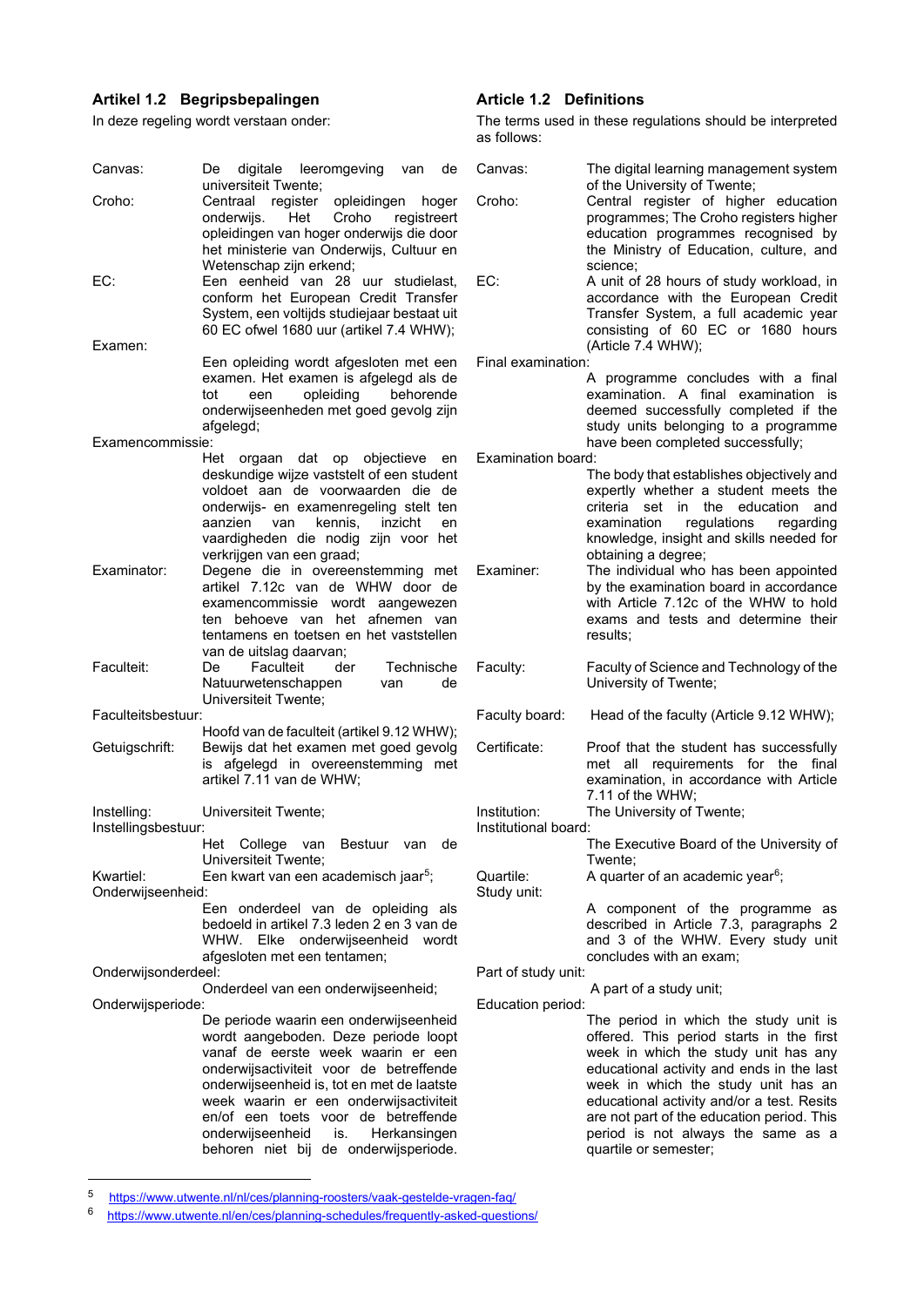Deze periode is niet altijd hetzelfde als een kwartiel of semester;

#### Onderwijsprogramma:

|            | Het geheel van verplichte en te kiezen                                                                                                                                                                                          |  |  |
|------------|---------------------------------------------------------------------------------------------------------------------------------------------------------------------------------------------------------------------------------|--|--|
|            | onderwijseenheden, behorend tot de                                                                                                                                                                                              |  |  |
|            | opleiding, zoals vastgelegd in de                                                                                                                                                                                               |  |  |
|            | opleidingsspecifieke bijlage;                                                                                                                                                                                                   |  |  |
| Opleiding: | De masteropleiding bedoeld in<br>de                                                                                                                                                                                             |  |  |
|            | $\sim$ . The contract of the contract of the contract of the contract of the contract of the contract of the contract of the contract of the contract of the contract of the contract of the contract of the contract of the co |  |  |

opleidingsspecifieke bijlage van deze onderwijs- en examenregeling;

Opleidingsadministratie:

De administratie van de opleiding (onderdeel van Student Affairs & Logistics, SAL-BOZ, eenheid binnen CES, het Centre for Support);

Opleidingsbestuur:

- gremium dat door het faculteitsbestuur met het bestuur van de opleiding is belast. Dit kan een persoon zijn. In dat geval wordt gesproken van 'opleidingsdirecteur';
- Opleidingscommissie (OLC):
	- Commissie als bedoeld in artikel 9.18 van de WHW;<br>Het do
- Osiris: Het door het instellingsbestuur aangewezen systeem voor de registratie en informatie van alle relevante gegevens van student en opleiding, zoals bedoeld in de WHW;

Praktische oefening:

- Een praktische oefening als genoemd in artikel 7.13 lid 2d van de WHW, is een onderwijseenheid of een deel ervan, waarbij de nadruk ligt op de activiteit van de student zelf, zoals:
- 1. verrichten van een literatuurstudie, maken van werkstuk of proefontwerp, schrijven van een scriptie, een artikel of 'position paper' of verzorgen van een openbare presentatie,
- 2. uitvoeren van een ontwerp- of onderzoekopdracht, uitvoeren van proeven en experimenten, deelnemen aan practica, oefenen van vaardigheden,
- 3. doen van een stage, deelnemen aan veldwerk of een excursie,
- 4. deelnemen aan andere noodzakelijk<br>
aeachte onderwiisleeractiviteiten. onderwijsleeractiviteiten, gericht op bereiken van de beoogde<br>vaardigheden, bijvoorbeeld het vaen, bijvoorbeel<mark>d</mark><br>oefenen van kli gericht oefenen van klinische vaardigheden in een daartoe specifiek geoutilleerd skills lab;
- Semester: Het academische jaar is verdeeld in twee semesters; Student: Degene die als zodanig bij een opleiding staat ingeschreven in overeenstemming met artikel 7.34 en 7.37 van de WHW;
- Studieadviseur: Door het faculteitsbestuur aangewezen persoon die als contactpersoon optreedt tussen student en opleiding, en als zodanig de belangen van de student behartigt en een adviesrol vervult;
- Studiejaar: Het tijdvak dat aanvangt op 1 september en eindigt op 31 augustus van het daaropvolgende jaar;

Curriculum:

- The entirety of compulsory and optional study units belonging to the programme, as set down in the programme-specific appendix;
- Programme: The master's programme referred to in the programme-specific appendix of<br>these education and examination education and regulations;

Programme administration:

The master's programme administration (part of Student Affairs & Logistics, SAL-BOZ, subunit of CES, the Centre for Educational Support);

Programme board:

The committee charged by the faculty board with managing the programme. It may also be an individual person. In which case the term 'programme director' is used;

Programme committee (PC):

- The committee as referred to in Article 9.18 WHW;
- Osiris: System designated by the institutional board for registration and for providing information on all relevant data related to students and the programme, as described in the WHW;

Practical exercise:

- A practical exercise as referred to in Article 7.13, paragraph 2d of the WHW, is a study unit or part thereof, where the emphasis lies on the personal activity of the student, such as:<br>1. performing a
	- 1. performing a literary study, performing an assignment, creating a test design, writing a thesis, article, or position paper of preparing a public presentation,
- 2. completing a design or research<br>project, performing tests and performing experiments, participating in
- practicals, practising skills,<br>performing an internship. 3. performing an participating in field work or an excursion,
- 4. participating in other educational activities that are deemed necessary, focused on achieving the intended skills, for example, focused practice of clinical skills in a skills lab<br>specifically equipped for that equipped for that purpose;
- Semester: The academic year is divided into two semesters;
- Student: Anyone registered with a programme in accordance with Article 7.34 and 7.37 of the WHW;
- Study adviser: Person appointed by the faculty board who acts as contact between the student and the programme, and in this role represents the interests of the students, as well as fulfilling an advisory role;
- Academic year: The term that starts on 1 September and ends on 31 August of the following year;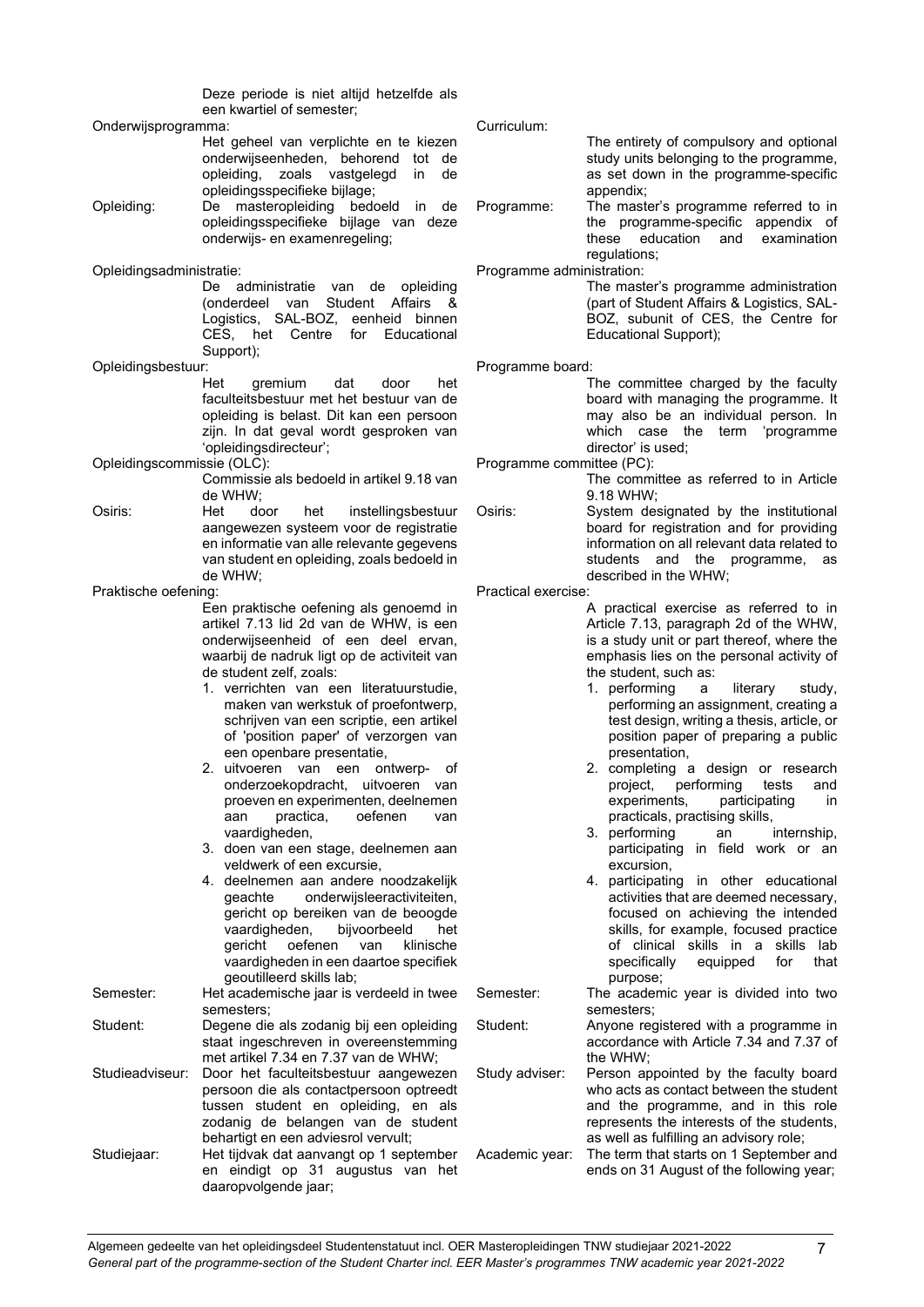| Studielast:  | Tijd die de gemiddelde student nodig<br>heeft om zich de stof eigen te maken. De<br>studielast<br>omvat<br>bijvoorbeeld<br>projectwerk, zelfstudie, colleges<br>en<br>werkstukken schrijven.<br>De studielast<br>wordt uitgedrukt in studiepunten (EC's)<br>volgens het European Credit Transfer<br>System;                                                  |
|--------------|--------------------------------------------------------------------------------------------------------------------------------------------------------------------------------------------------------------------------------------------------------------------------------------------------------------------------------------------------------------|
| Tentamen:    | Een onderzoek naar de kennis, het inzicht<br>en de vaardigheden van de student,<br>beoordeling<br>alsmede<br>de<br>de<br>van<br>uitkomsten van dat onderzoek (artikel<br>7.10 WHW); een tentamen kan uit een<br>aantal toetsen bestaan;                                                                                                                      |
| Toets:       | Een onderzoek naar de kennis, het inzicht<br>en de vaardigheden van de student,<br>alsmede de beoordeling<br>van<br>de<br>uitkomsten van dat onderzoek. Een toets<br>is een onderdeel van een tentamen.<br>het tentamen van<br>Wanneer<br>een<br>onderwijseenheid uit één toets bestaat, is<br>het toetsresultaat bij vaststelling het<br>tentamenresultaat: |
| Toetsschema: | Een schema waarin aangegeven wordt<br>toetsing<br>de<br>hoe<br>van<br>een<br>onderwijseenheid is vormgegeven;                                                                                                                                                                                                                                                |
| Werkdag:     | Een van de dagen van maandag tot en<br>met vrijdag met uitzondering van de<br>erkende feestdagen en de afgesproken<br>brugdagen (verplichte vrije werkdagen)<br>waarop het personeel vrij heeft;                                                                                                                                                             |
| WHW:         | De Wet op het hoger onderwijs en<br>wetenschappelijk onderzoek, afgekort tot<br>WHW, Staatsblad 1992, 593 en zoals<br>sindsdien gewijzigd.                                                                                                                                                                                                                   |

Begrippen die hier niet gedefinieerd zijn, hebben de betekenis die de WHW daaraan toekent.

Study load: The amount of time an average student needs to capture the learning material. The study load comprises for instance project work, self-study, lectures and writing papers. The study load is expressed in credit points (EC) in accordance with the European Credit Transfer System;

Exam: An evaluation of the knowledge, understanding and skills of the student, as well as the assessment of the results of this evaluation (Article 7.10 of the WHW); an exam may consist of a number of tests;

Test: An evaluation of the knowledge, understanding and skills of the student, as well as the assessment of the results of this evaluation. A test is a part of an exam. If a study unit has only one test, this coincides with the exam for the unit in question;

Assessment plan:

| Working day: | A plan indicating how the testing of a<br>study unit is organised;<br>Any day from Monday to Friday except                              |
|--------------|-----------------------------------------------------------------------------------------------------------------------------------------|
|              | for official holidays and the prearranged<br>compulsory holidays (compulsory days<br>free of work) on which the staff is off;           |
| WHW:         | The Higher Education and Research Act<br>(WHW), in the Dutch Bulletin of Acts and<br>Decrees 1992, number 593, and as<br>amended since. |

Any terms not defined here have the meaning assigned to them by the WHW.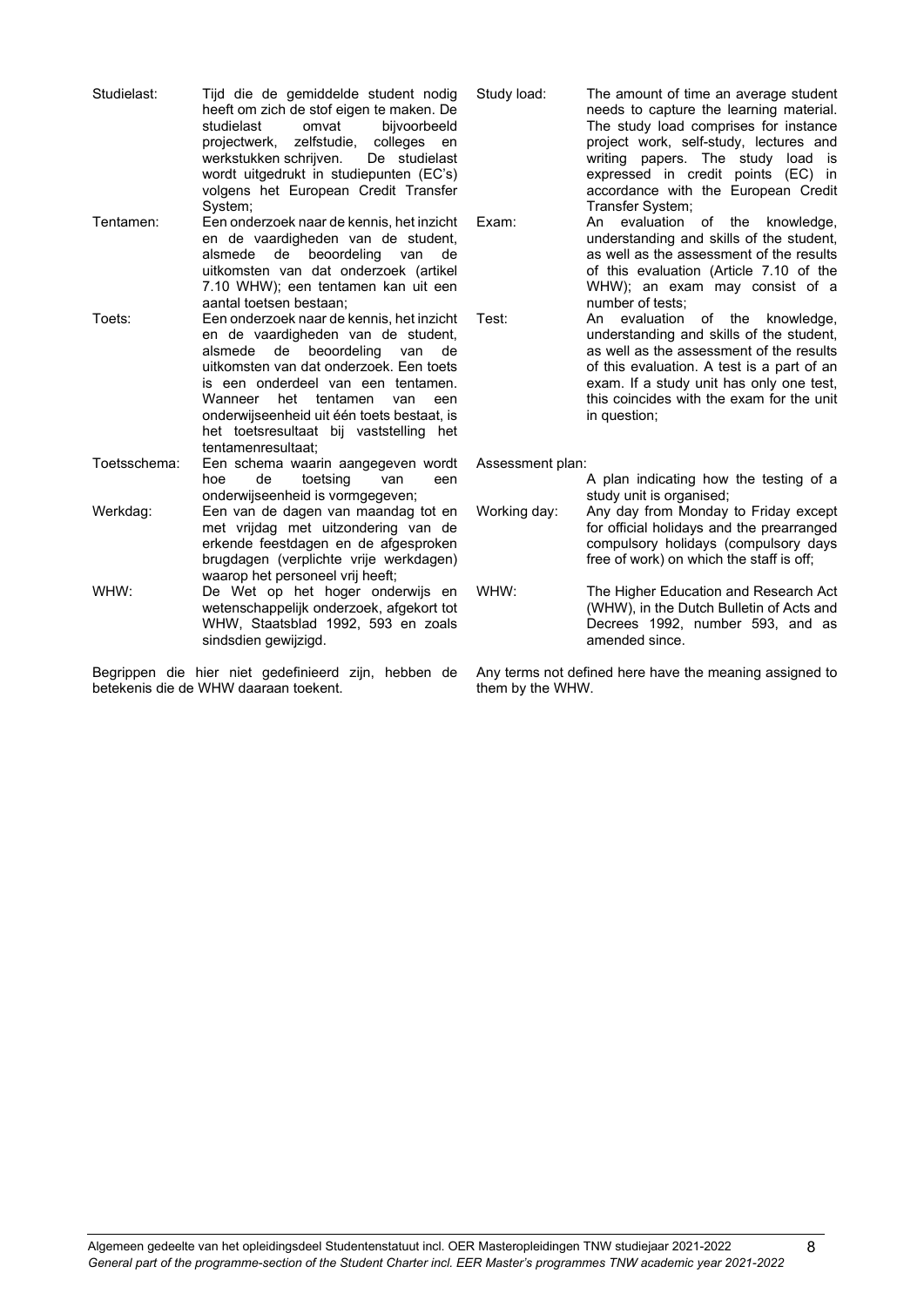# <span id="page-8-0"></span>*Paragraaf 2 Toelating - Admission*

# <span id="page-8-1"></span>**Artikel 2.1 Toelating**

- 1. In de opleidingsspecifieke bijlage van de masteropleiding is vermeld welke bacheloropleiding van de Universiteit Twente de student het recht geeft op directe toelating tot de betreffende masteropleiding.
- 2. Nadere regels voor toelating tot een masteropleiding, bijvoorbeeld voor studenten met een hbobachelordiploma en studenten van wetenschappelijke bacheloropleidingen die niet direct kunnen worden toegelaten tot de betreffende masteropleiding, worden in de opleidingsspecifieke bijlage vermeld.<br>Studenten worden pas toegelaten
- 3. Studenten worden pas toegelaten tot de masteropleiding als ze recht hebben op directe toelating en het diploma van de desbetreffende bacheloropleiding aan de Universiteit Twente hebben behaald of als ze in het bezit zijn van een bewijs van toelating tot de masteropleiding, afgegeven door de toelatingscommissie en het diploma van een bacheloropleiding heeft behaald.
- 4. Het faculteitsbestuur van de faculteit TNW stelt een toelatingscommissie in ten behoeve van het toelaten tot de masteropleiding van studenten die geen directe toegang hebben tot de betreffende masteropleiding. De samenstelling van de toelatingscommissie is vastgelegd in de opleidingsspecifieke bijlage.
- 5. De bevoegdheid tot toelating of afwijzing van studenten die niet vallen onder de bepaling in lid 1, is<br>door het College van Bestuur (kenmerk van Bestuur S&C/387.191/lk) aan de in lid 4 genoemde commissie gemandateerd.
- 6. In het geval van een student die twee masteropleidingen volgt, waaronder minimaal één masteropleiding uit de faculteit TNW, bepalen de betrokken examencommissies de specifieke eisen waaraan het onderwijsprogramma van de betreffende student moet voldoen.
- 7. De student die twee masteropleidingen volgt, de opleidingsadministratie en indien van toepassing de in lid 4 van dit artikel bedoelde toelatingscommissie dienen de betrokken examencommissies zo tijdig mogelijk op de hoogte te stellen van het feit dat de student twee masteropleidingen volgt.

# <span id="page-8-2"></span>**Article 2.1 Admission**

- 1. The programme-specific appendix of the master's programme specifies which bachelor's programme of the University of Twente entitles the student direct admittance to the concerning master's programme.
- 2. The details of the rules for admission to a master's programme, for example for students with an hbo diploma or students from university bachelor programmes who cannot directly be admitted to the corresponding master's programme, are stipulated in the programme-specific appendix.
- 3. A student will not be admitted to the master's programme unless they are entitled direct admittance and have successfully met all the requirements for the concerning bachelor's final examination or they are in the possession of a proof of admission issued by the admission committee and have successfully met all the requirements for a bachelor's programme.
- 4. The board of the faculty of Science and Technology establishes an admission committee, for the purpose of admitting students to the master's programme who have no direct admittance to the concerning master's programme. The composition of the admission committee is stipulated in the programme-specific appendix.
- 5. The committee, as stated in paragraph 4, has been authorised by the Executive Board (reference S&C/387.191/lk) to admit or reject students to whom paragraph 1 of this article does not apply.
- 6. In case of a student following two master's programmes, including at least one master's programme of the faculty Science and Technology, the boards of examiners concerned determine the specific requirements which the study programme of the student in question must meet.
- 7. The student who is following two master's programmes, the programme administration and if applicable the admission committee as stipulated in paragraph 4 of this article, are required to inform the boards of examiners concerned as soon as possible of the fact that the student is following two master's programmes.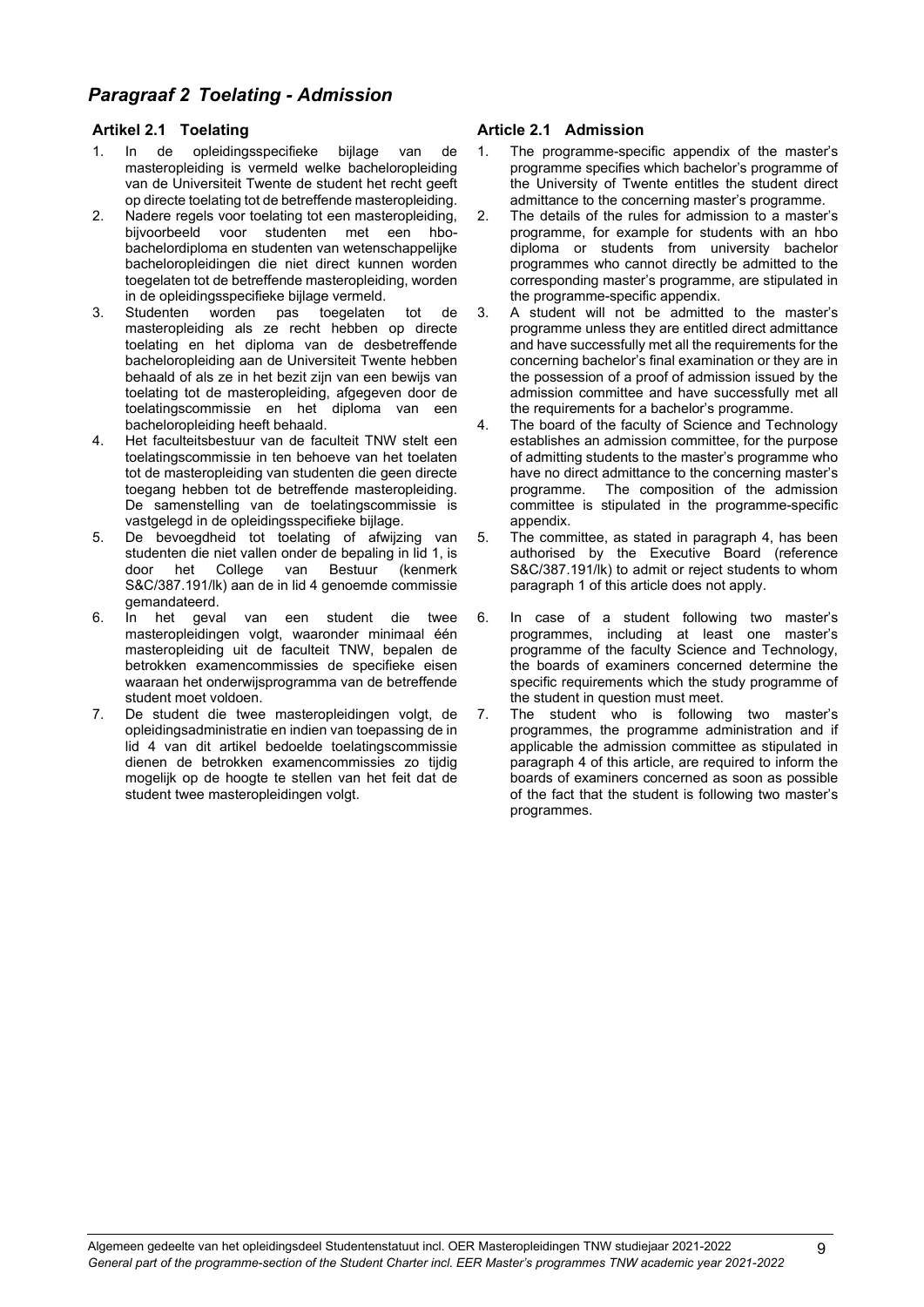# <span id="page-9-0"></span>*Paragraaf 3 Inhoud en inrichting van de opleiding – Content and structure of the programme*

# <span id="page-9-1"></span>**Artikel 3.1 Doelen en eindtermen van de opleiding**

De kwaliteiten op het gebied van kennis, inzicht en vaardigheden die de student zich bij beëindiging van de opleiding moet hebben verworven (doel en eindtermen, artikel 7.13 lid 2c WHW) zijn per opleiding in de opleidingsspecifieke bijlage opgenomen.

# <span id="page-9-3"></span>**Artikel 3.2 Inrichting van de opleiding**

- 1. Het masterexamen van de opleidingen Applied Physics, Biomedical Engineering, Chemical Science & Engineering en Nanotechnology heeft een studielast van 120 EC. Het masterexamen van de opleiding Technical Medicine heeft een studielast van 180 EC. Het masterexamen van de opleiding Health Sciences heeft een studielast van 60 EC.
- 2. De student moet voor het begin van een onderwijseenheid voldoen aan de voorkennisvereisten van die onderwijseenheid, zoals beschreven in de onderwijscatalogus.<br>3. Bij de vaststel
- vaststelling en invulling van het onderwijsprogramma wordt gestreefd naar een zo gelijkmatig mogelijke studielast voor de studenten in ieder kwartiel, semester en studiejaar. Dit houdt in een studielast per kwartiel van 15 ± 1 EC en 42 ± 3 uur per week.
- 4. In de opleidingsspecifieke bijlage zijn per opleiding in ieder geval geregeld de punten zoals opgenomen in artikel 7.13, lid 2 a t/m e, g, i, l, s, t en v van de WHW.

# <span id="page-9-5"></span>**Artikel 3.3 Taal waarin de opleiding wordt verzorgd**

- 1. Het onderwijs in de masteropleidingen wordt gegeven in het Engels (Besluit College van Bestuur Universiteit Twente 343.967). Voor de masteropleiding Technical Medicine geldt hierop een uitzondering.
- 2. Als voor onderdelen van de opleiding wordt afgeweken van de voertaal, gebeurt dit in overeenstemming met de Gedragscode Voertalen van de UT en artikel 7.2 van de WHW.
- 3. De tentamens en examens worden Engelstalig afgenomen, tenzij de specifieke aard, de inrichting of de kwaliteit van het onderwijs, dan wel de herkomst van de student aanleiding geeft om het tentamen of examen Nederlandstalig af te nemen.
- 4. Als noch de examinator noch de examinandus daartegen bezwaar heeft, kan het tentamen in een andere taal worden afgenomen.
- 5. Opleidingsspecifieke aanvullingen op de bepalingen in dit artikel en de wijze waarop een opleiding garandeert dat wordt voldaan aan de voorwaarden van bovengenoemde Gedragscode Voertalen zijn vastgelegd in de opleidingsspecifieke bijlage of de regels van de examencommissie.

# <span id="page-9-7"></span>**Artikel 3.4 Vrijstelling**

1. De examencommissie kan de student op diens verzoek vrijstelling verlenen van een of meerdere volledige onderwijseenheden. Hiertoe toont de student aan een qua inhoud, omvang en niveau overeenkomstig onderdeel van een universitaire of hogere beroepsopleiding te hebben voltooid, of door werk- c.q. beroepservaring over voldoende kennis en vaardigheden te beschikken met betrekking tot de desbetreffende onderwijseenheid.

### <span id="page-9-2"></span>**Article 3.1 Programme objectives and intended learning outcomes of the programme**

The qualities regarding the knowledge, insight, and skills a student must have acquired upon completion of the programme (objectives and intended learning outcomes, Article 7.13, paragraph 2c of the WHW) are described in the programme-specific appendices.

### <span id="page-9-4"></span>**Article 3.2 Structure of the programme**

- 1. The master's final examination of the programmes Applied Physics, Biomedical Engineering, Chemical Science & Engineering and Nanotechnology is equivalent to 120 EC. The master's final examination of the programme Technical Medicine is equivalent to 180 EC. The master's final examination of the programme Health Sciences is equivalent to 60 EC.
- 2. Before the start of a study unit, the student must meet the prior knowledge prerequisites for that study unit, as described in the education catalogue.
- 3. When determining and devising the curriculum, the aim is to achieve an evenly distributed study load for the students. This implies  $15 \pm 1$  EC per quartile and  $42 \pm$ 3 hours a week.
- 4. The programme is described in the programme-specific appendix to these regulations, in accordance with Article 7.13, paragraph 2 a to e, g, i, l, s, t and v of the WHW.

# <span id="page-9-6"></span>**Article 3.3. The programme's language of tuition**

- 1. The master's programmes' language of instruction is English (Resolution 343.967 Executive Board of the University of Twente. The programme Technical Medicine constitutes an exception to this.
- 2. If there are deviations from this official language of instruction for components of the programme, this occurs in accordance with the UT Language Code of Conduct (Gedragscode Voertalen) and Article 7.2 of the WHW.
- 3. The exams and final examinations are to be held in English, unless the specific nature, the set-up or the quality of the course, or the origin of a student gives cause to hold the exam or final examination in Dutch.
- 4. If neither the examiner nor the examinee objects, an exam may be held in another language.
- 5. Programme-specific additions to the stipulations in this article and the way in which a programme guarantees that the provisions in the above-mentioned UT Language Code of Conduct are met, have been established in the programme-specific appendix or in the rules of the examination board.

### <span id="page-9-8"></span>**Article 3.4 Exemption**

1. The examination board can grant the student exemption from one or more complete study units at their request. To this end, the student will demonstrate that they have completed a component of a similar content, size and level of a university or higher professional education programme or has, as a result of work and/or professional experience, sufficient knowledge and skills regarding the study unit concerned.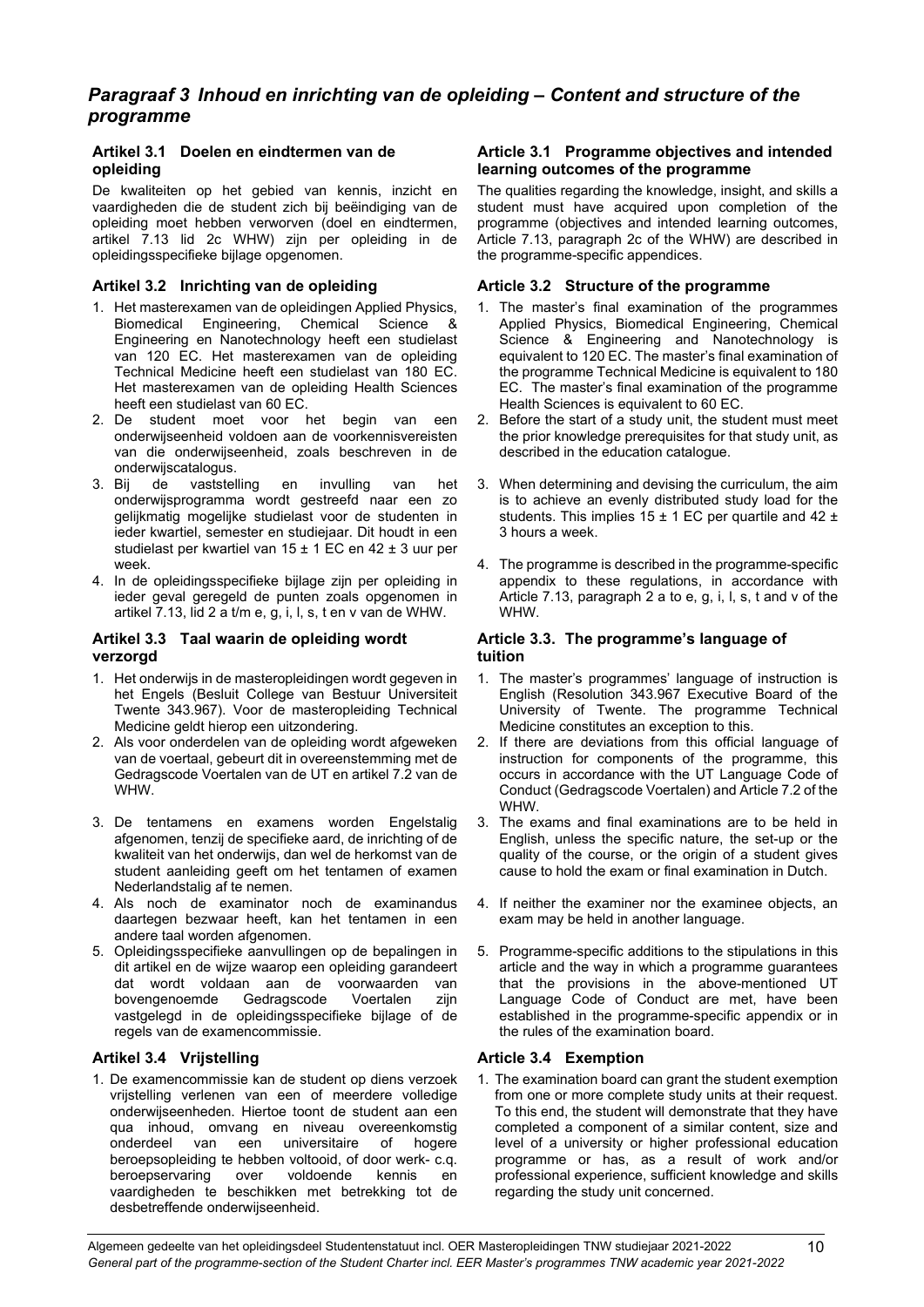- 2. De examencommissie heeft de bevoegdheid om uitzonderingen te maken op de bepaling in lid 1 en op diens verzoek vrijstelling te verlenen aan een student voor onderdelen van een onderwijseenheid.
- 3. Een door de examencommissie verleende vrijstelling wordt in Osiris bij de betreffende onderwijseenheid of onderwijseenheden of onderdelen daarvan geregistreerd met een EX (exemption).
- 4. Vrijstelling van de verplichting tot het deelnemen aan praktische oefeningen kan worden verleend aan studenten die aannemelijk kunnen maken dat ze verwachten in gewetensnood te zullen komen bij of door het moeten uitvoeren van een vereiste voor dit onderdeel. In dat geval bepaalt de examencommissie of het onderdeel op een andere, door de examencommissie te bepalen wijze, kan worden verricht.

### <span id="page-10-0"></span>**Artikel 3.5 Vrij onderwijsprogramma**

De examencommissie van de opleiding beslist over een verzoek tot toestemming voor het volgen van een vrij onderwijsprogramma als bedoeld in artikel 7.3h van de WHW. De examencommissie toetst of het programma past binnen het domein van de opleiding, samenhangend is en voldoende niveau heeft in het licht van de eindtermen van de opleiding.

- 2. The examination board is authorised to make exceptions to the provisions as stated in paragraph 1 and grant exemption to a student from parts of a study unit.
- 3. An exemption granted by the examination board will be registered in Osiris with the concerning study unit or parts thereof with an EX (exemption).
- 4. Students may be exempted from the obligation to participate in practical exercises if they can demonstrate that they expect to be placed in a moral dilemma as a result of the need to meet one of the requirements for this component. In such cases, the examination board decides whether the component can be carried out in another manner to be determined by the examination board.

# <span id="page-10-1"></span>**Article 3.5 Flexible programme**

The examination board of the programme decides whether a student may take part in a flexible programme as stipulated in Article 7.3h of the WHW. The examination board assesses whether the programme is appropriate and consistent within the domain of the programme and whether the level is high enough in the light of the intended learning outcomes of the programme.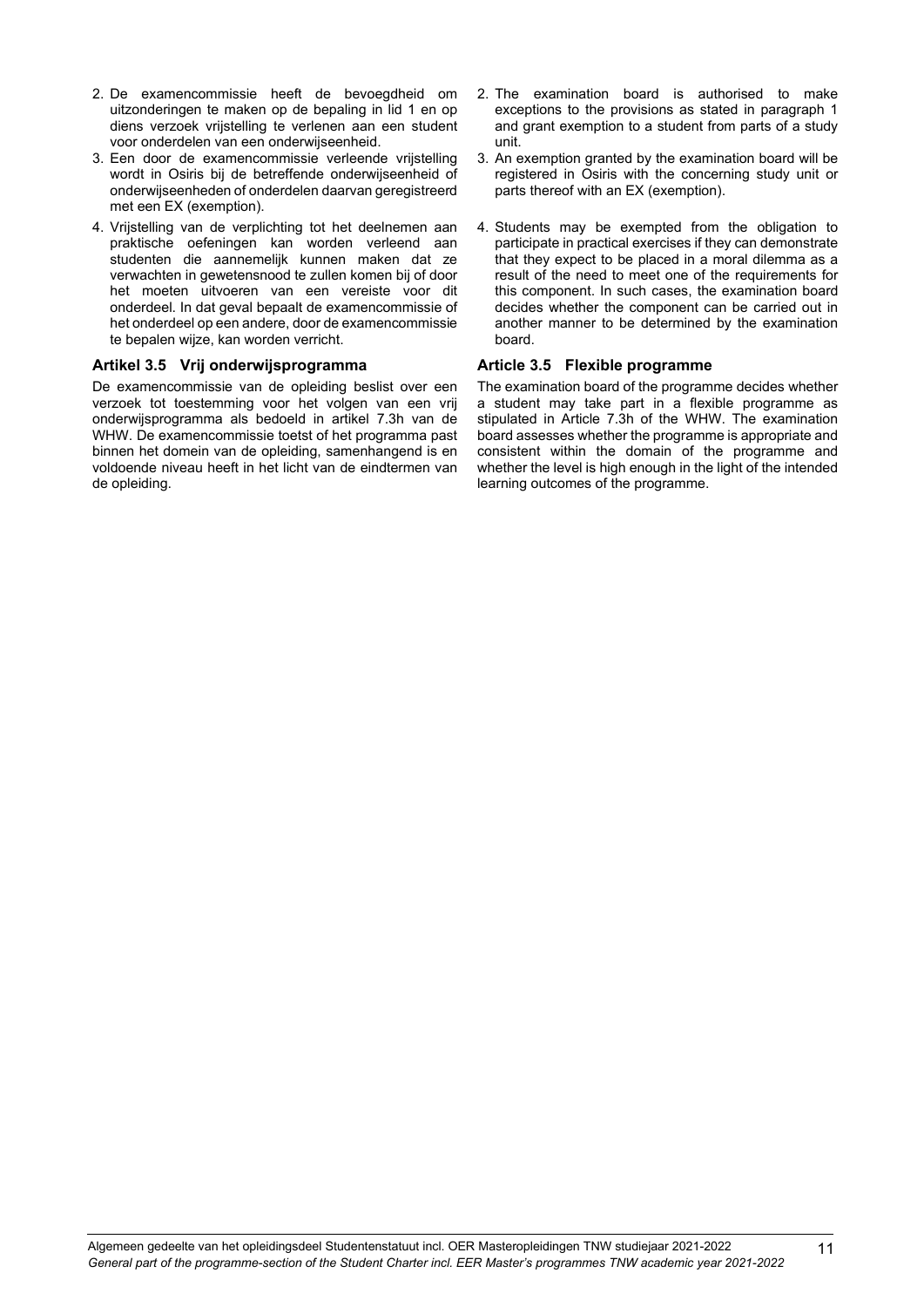# <span id="page-11-0"></span>*Paragraaf 4 Onderwijs en toetsing – Education and testing*

# <span id="page-11-1"></span>**Artikel 4.1 Algemeen**

- 1. Het opleidingsbestuur is verantwoordelijk voor de praktische organisatie van tentamens en examens.
- 2. Een onderwijseenheid wordt afgerond met een tentamen.
- 3. Het tentamen bestaat uit een of meerdere toetsen.
- 4. Tentamens en toetsen kunnen verschillende vormen hebben[7.](#page-11-3) Tentamens en toetsen kunnen online worden afgenomen.
- 5. Een toets kan in meerdere, in de tijd gespreide onderdelen worden afgenomen.
- 6. Indien een tentamen of toets wordt afgenomen met behulp van online surveillance <sup>[8](#page-11-4)</sup> of online proctoring <sup>[9](#page-11-5)</sup><br>kan de examencommissie nadere regels en kan de examencommissie nadere regels en<br>voorwaarden voor online (proctored) toetsing voor online vastleggen.
- 7. Deze nadere regels moeten voldoen aan de Algemene Verordening Gegevensbescherming (AVG<sup>[10](#page-11-6)</sup>), de Data Protection Impact Assessment (DPIA<sup>11</sup>) over proctoring en de OER.
- 8. Overeenkomstig artikelen 12-14 van de AVG moeten studenten worden geïnformeerd over de verwerking van hun persoonsgegevens voordat online surveillance of online proctoring wordt gebruikt.
- 9. Overeenkomstig de DPIA
	- a) in het geval dat er geen alternatieve toets methode redelijkerwijs mogelijk is, mag er online surveillance of online proctoring worden gebruikt<sup>12</sup>.
	- b) is de bewaartermijn voor de gegevens 30 dagen, tenzij de examencommissie besluit dat de gegevens langer bewaard moeten blijven in verband met een onderzoek naar fraude.
- 10. Resultaten van tentamens, toetsen of delen van toetsen moeten aan studenten bekendgemaakt worden, in ieder geval via Osiris of via het Grade Centre van Canvas. Osiris wordt gebruikt voor cijferregistratie.
- 11. De student heeft het recht om kennis te nemen van recente modeltoetsvragen of proeftoetsen of representatieve oude toetsen en de bijbehorende uitwerkingen en de norm van de bijbehorende beoordeling.

# <span id="page-11-2"></span>**Article 4.1 General**

- 1. The programme board is responsible for the practical organisation of the exams and the final examinations. 2. A study unit is completed with an exam.
- 
- 3. An exam consists of one or more tests.
- 4. Exams and tests can have various forms<sup>[14](#page-11-9)</sup>. Exams and tests can be held online.
- 5. A test can be taken in multiple sessions or components, spread over time.
- 6. When a test or exam is held online by means of online surveillance<sup>[15](#page-11-10)</sup> or online proctoring<sup>16</sup>, the examination board may lay down further rules and conditions for online (proctored) testing.
- 7. These further rules and conditions must comply with the General Data Protection Regulation (GDPR<sup>17</sup>), the Data Protection Impact Assessment (DPIA [18](#page-11-13)) on proctoring and the EER.
- 8. Pursuant to Articles 12-14 of the GDPR, students must be informed before the use of online surveillance or online proctoring about the processing of their personal data.
- 9. Pursuant the DPIA
	- a) in the event where no alternative exam method is reasonably possible, online surveillance or online proctoring can be used $19$ .
	- b) the retention period of the data is 30 days unless the examination board decides that the data needs to be maintained longer for a fraud investigation.
- 10. Results of exams, tests or components of tests have to be announced to the students, in any case via Osiris or via the Grade Centre of Canvas. Osiris is used for the registration of grades.
- 11. The student has the right to consult recent sample test questions or practice tests or representative older tests and the related answers and the standard of the related assessment.

<span id="page-11-3"></span><sup>7</sup> Een toets of tentamen kan de volgende vormen hebben: een schriftelijke toets, een opdracht, een mondelinge toets, de beoordeling van praktische oefeningen als bedoeld in artikel 1.2, of een combinatie van deze vormen.

<span id="page-11-4"></span><sup>8</sup> Camera-surveillance van student(en) tijdens een toets zonder opname via bijvoorbeeld Canvas, Teams, etc.

<span id="page-11-5"></span><sup>9</sup> Surveillance van student(en) met gebruik van speciale proctoring software zoals bijvoorbeeld Proctorio.

<span id="page-11-6"></span><sup>10</sup> De tekst van de AVG kan hier gevonden worden:

[https://autoriteitpersoonsgegevens.nl/sites/default/files/atoms/files/verordening\\_2016\\_-\\_679\\_definitief.pdf](https://autoriteitpersoonsgegevens.nl/sites/default/files/atoms/files/verordening_2016_-_679_definitief.pdf)

<span id="page-11-7"></span><sup>11</sup> De DPIA is een instrument om vooraf privacy risico's van een gegevensverwerking in kaart te brengen om maatregelen te kunnen nemen om deze risico's te kunnen verkleinen. In dit geval is dit gedaan voor online proctoring. Het beschrijft onder andere de rechten van de betrokkenen (in dit geval: studenten) en de context waarin online proctoring kan worden gebruikt. https://www.utwente.nl/remote-exams/students/proctoring/dpia-proctoring.pdf

<span id="page-11-9"></span><span id="page-11-8"></span><sup>12</sup> Dit betekent dat online proctoring zowel kan worden gebruik voor enkele studenten als voor alle studenten.<br>14 A test or exam can have the following forms: a written test an assignment, an oral test, the assessment.

<sup>14</sup> A test or exam can have the following forms: a written test, an assignment, an oral test, the assessment of practical exercises, as stipulated in Article 1.2, or a combination of the above-mentioned forms.

<span id="page-11-10"></span><sup>&</sup>lt;sup>15</sup> Camera-surveillance of student(s) during exams without recording via e.g. Canvas, Teams.

<span id="page-11-11"></span> $16$  Surveillance of student(s) using special proctoring software e.g. Proctorio.

<span id="page-11-12"></span><sup>17</sup> The text of the GDPR can be found here[: https://eur-lex.europa.eu/legal-content/EN/TXT/PDF/?uri=CELEX:32016R0679](https://eur-lex.europa.eu/legal-content/EN/TXT/PDF/?uri=CELEX:32016R0679)

<span id="page-11-13"></span><sup>&</sup>lt;sup>18</sup> The DPIA is an instrument to point out privacy risks of a processing operation to be able to take measures to mitigate those risks. In this case it is done for proctoring. Among a lot of other things, it describes the rights of the data subjects (in this case: the students) and the context in which proctoring can be used. https://www.utwente.nl/remote-exams/students/proctoring/dpia-proctoring.pdf

<span id="page-11-14"></span> $19$  This means online proctoring can be used for a few students as well as for all students.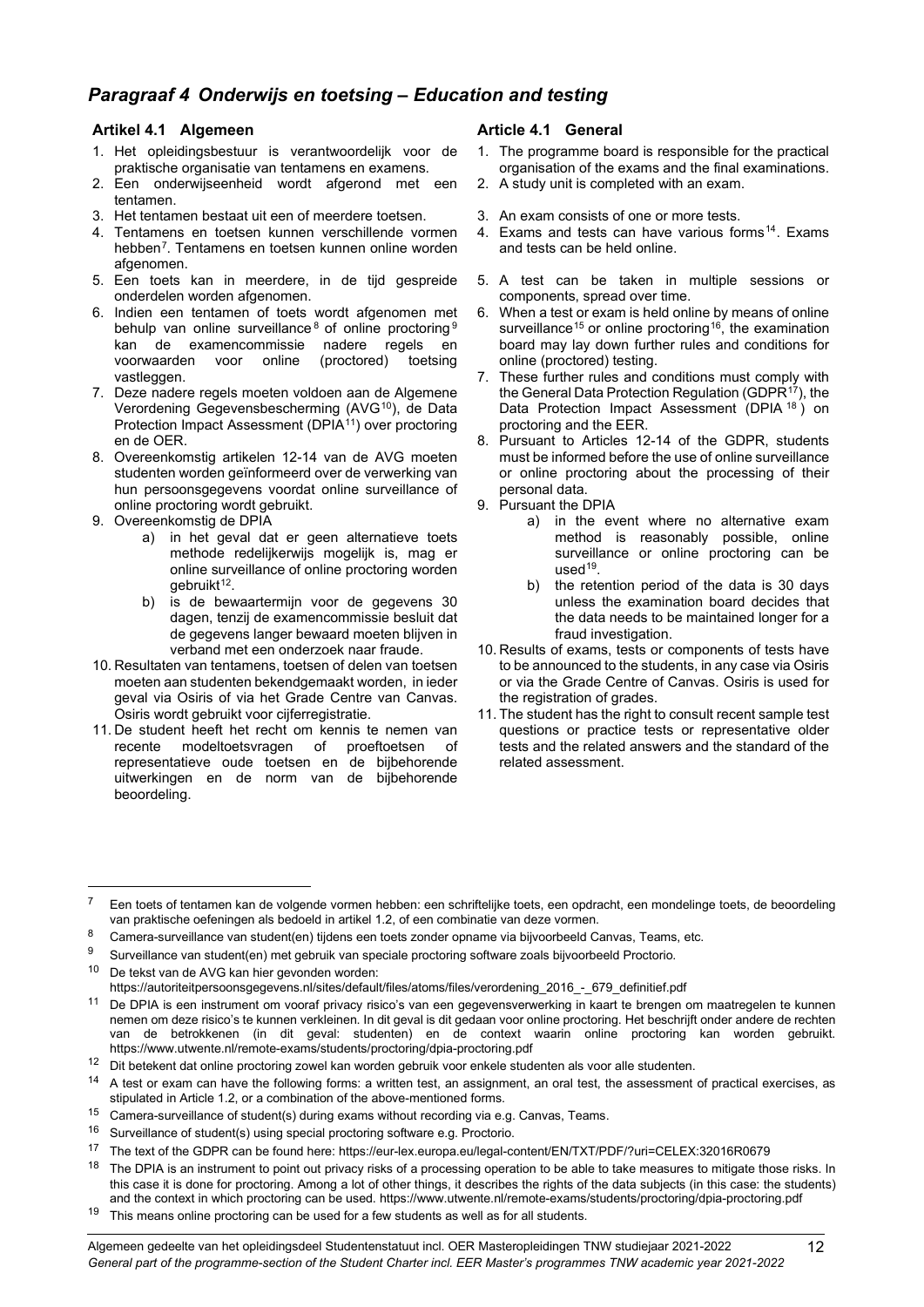12. Een toets heeft een maximale tijdsduur van 3 klokuren $13$ .

Als de examinator een vorm van toetsing wil gebruiken die een tijdsduur van meer dan 3 klokuren vraagt, kan de examinator de examencommissie verzoeken om toestemming om af te wijken van lid 4b. Dit verzoek moet uiterlijk 4 weken voor het begin van de onderwijsperiode worden gedaan om te kunnen voldoen aan de bepalingen uit lid 18 en 19.

- 13. Toetsresultaten worden uitgedrukt in een cijfer van 1 tot en met 10, met één decimaal of in een 'pass / fail'.
- 14. Het tentamenresultaat van een onderwijseenheid, zoals bepaald door de examinator, wordt uitgedrukt in halve cijfers van 1,0 tot en met 5,0 en van 6,0 tot en met 10,0 waarbij geldt:
	- De afronding wordt pas gedaan in de laatste fase van de beoordeling van een onderwijseenheid.
	- De afronding wordt gedaan volgens onderstaand schema:

| Als cijfer voor de komma=5:        |                       |  |
|------------------------------------|-----------------------|--|
| Cijfer ≥ 5,00 en < 5,50            | $\Rightarrow$ 5,0     |  |
| Cijfer ≥ 5,50 en < 6,00            | $\Rightarrow 6,0$     |  |
| Als $n \neq 5$ :                   |                       |  |
| Cijfer ≥ n,00 en < n,25            | $\Rightarrow$ n,0     |  |
| Cijfer ≥ n,25 en < n,75<br>Arr n.5 |                       |  |
| Cijfer ≥ n,75 en < (n+1),00        | $\Rightarrow$ (n+1),0 |  |

- 15. Tentamenresultaten van 6,0 of hoger zijn voldoende.
- 16. Tentamenresultaten, mits voldoende, die behaald bij buitenlandse universiteiten worden geregistreerd met een P (pass). Tentamenresultaten behaald bij<br>Nederlandse universiteiten worden een-op-een universiteiten overgenomen met inachtneming van lid 14.
- 17. Als voor de student voor eenzelfde onderwijseenheid meer dan één op zich geldige beoordeling is vastgesteld, is de hoogste beoordeling geldig. Dit geldt ook voor toetsen en onderdelen van toetsen.
- 18. Via de onderwijscatalogus in Osiris maakt het opleidingsbestuur de volgende aspecten van het onderwijs bekend: omvang, cursusdoelen en inhoud van de onderwijseenheid, taal, vereiste voorkennis, verplicht en aanbevolen studiemateriaal, vormgeving van het onderwijs (werkvormen) en de toetsing. Dit wordt bij voorkeur 10 weken maar uiterlijk 2 weken voor het begin van de onderwijsperiode waarin het onderwijs voor een onderwijseenheid wordt aangeboden, bekendgemaakt. In het geval van een boek als studiemateriaal moet dit minimaal 10 weken voor aanvang van het onderwijs worden bekendgemaakt.
- 19. Uiterlijk 2 weken voor het begin van de onderwijsperiode waarin het onderwijs van een onderwijseenheid wordt aangeboden, maakt de examinator de volgende aspecten van de toetsing bekend:
	- a. wanneer en in welke vorm toetsen worden afgenomen,
	- b. de taal waarin wordt getoetst,
	- c. de termijn voor het vaststellen en bekend maken van een uitslag over een schriftelijk of op andere wijze afgenomen toets,
	- d. de onderlinge weging van de toetsen,
	- e. eventuele vereiste minimumcijfers per toets, waarbij het niet is toegestaan om voor een toets een minimumcijfer hoger dan 5,5 te eisen;
	- f. de tentameneisen (in ieder geval welke literatuur wordt getentamineerd),
- 12. A test has a maximum duration of three hours<sup>20</sup>. If the examiner wishes to use a way of testing which takes more than 3 hours on the clock, they may request the examination board to grant permission to deviate from paragraph 4b. This request must be submitted not later than 4 weeks prior to the start of the education period when a study unit is offered, to be able to meet the provisions in paragraphs 18 and 19.
- 13. Test results are expressed in a grade from 1 to 10, rounded to one decimal place, or as 'pass / fail'.
- 14. Exam results of a study unit, as determined by the examiner, are expressed in half grades from 1.0 up to and including 5.0 and from 6.0 up to and including 10.0 whereby:
	- Grades will only be rounded in the last phase of the assessment of the study unit.
	- The rounding is done in accordance with the following scheme:

| If digit before the decimal=5:        |                       |  |
|---------------------------------------|-----------------------|--|
| Grade $\ge$ 5.00 and $\le$ 5.50       | $\Rightarrow$ 5.0     |  |
| Grade $\ge$ 5.50 and < 6.00           | $\Leftrightarrow$ 6.0 |  |
| In case n#5:                          |                       |  |
| Grade $\geq$ n.00 and $\leq$ n.25     | ⇔ n.0                 |  |
| Grade $\geq$ n.25 and $\leq$ n.75     | ⇔ n.5                 |  |
| Grade $\geq$ n.75 and $\leq$ (n+1).00 | $\Rightarrow$ (n+1).0 |  |

- 15. Exam results of 6.0 or higher are a pass.
- 16. Exam results, if passed, obtained at foreign universities will be registered as a P (pass). Exam results obtained at Dutch universities will be adopted one-to-one in compliance with paragraph 14.
- 17. If a student receives more than one valid grade for the same study unit, the highest result will apply. This equally applies for tests and components of tests.
- 18. Through the education catalogue of Osiris the programme board will disclose at least the following aspects of the education: size, course objectives and content of the study unit, language, required prior knowledge, mandatory and recommended study materials, design of the education (teaching methods) and testing. This is published preferably 10 weeks but no later than 2 weeks prior to the start of the education period when a study unit is offered. If a book has been set as study material, this has to be published at least 10 weeks prior to the start of the lectures.
- 19. No later than 2 weeks prior to the start of the education period when a study unit is offered, the examiner publishes the following aspects of the testing:
	- a. When tests will be administered and in what form;
	- b. The language in which the tests will be taken;
	- c. The deadline for determining and publication of the result of a written test or a test taken in some other way;
	- d. The weighting factors of the various tests;
	- e. Any minimum grade requirements for each test; a minimum grade for a test may not be set higher than 5.5;
	- f. Exam requirements (in any case which literature may be part of the exam);
	- g. Details about the examination.

<span id="page-12-0"></span><sup>&</sup>lt;sup>13</sup> Als een toets uit meerdere, in de tijd gespreide onderdelen bestaat, geldt de maximale tijdsduur per onderdeel. In artikel 7.1 lid 10 is een bepaling opgenomen over de maximale extra tijd die kan worden toegekend aan studenten met dyslexie.

<span id="page-12-1"></span><sup>&</sup>lt;sup>20</sup> If a test consists of several components spread over time, the maximum duration applies to each component. Article 7.1, paragraph 10 includes a provision regarding the maximum extra time that can be allocated to students with dyslexia.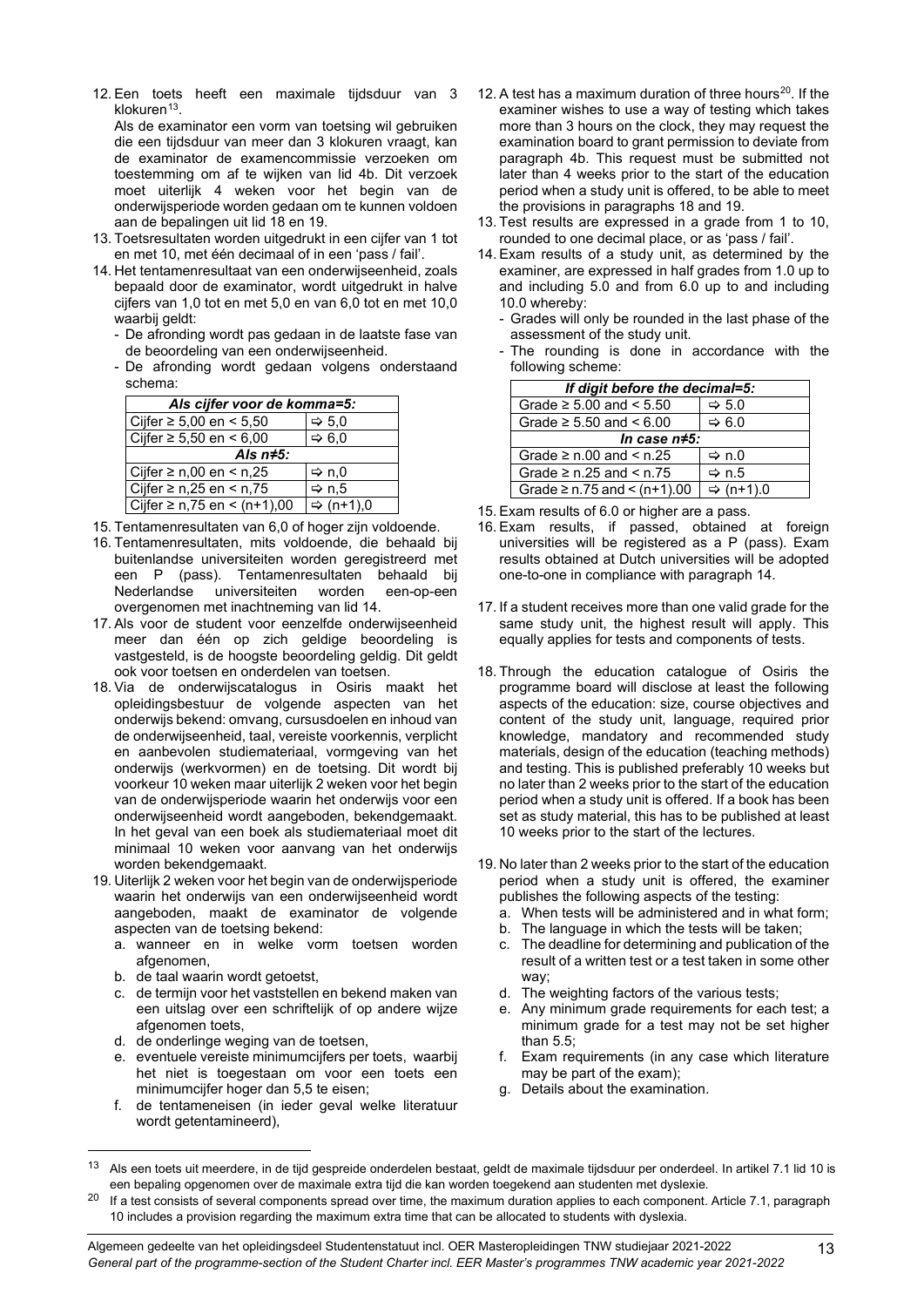g. nadere bepalingen over de tentaminering.

### <span id="page-13-0"></span>**Artikel 4.2 Inschrijving voor een onderwijseenheid en toetsen**

- 1. Voor deelname aan een onderwijseenheid is inschrijving via Osiris voorafgaande aan de onderwijseenheid verplicht.
- 2. Door inschrijving voor de onderwijseenheid is de student automatisch ingeschreven voor de reguliere toetsen behorende bij deze onderwijseenheid.
- 3. Voor afsluitende schriftelijke toetsen kan de student zich apart inschrijven als de student zich niet voor aanvang van de onderwijseenheid heeft ingeschreven voor de onderwijseenheid zelf<sup>21</sup>.
- 4. Voor herkansingen moet de student zich via Osiris inschrijven.
- 5. Als de student zich niet voor het sluiten van de inschrijftermijn heeft aangemeld, vervalt het recht op deelname aan de desbetreffende toets.
- 6. De student kan zich tot en met de dag vóór de desbetreffende toets via Osiris uitschrijven.

# <span id="page-13-2"></span>**Artikel 4.3 Toetsgelegenheid**

- 1. Tot het afleggen van schriftelijke en mondelinge toetsen wordt tweemaal per jaar de gelegenheid gegeven. Een van die gelegenheden is aan het eind van de onderwijsperiode waarin het onderwijs van de<br>desbetreffende onderwijseenheid is gegeven. onderwijseenheid is Praktische oefeningen kunnen minimaal één keer per jaar worden afgerond.
- 2. In afwijking van het gestelde in lid 1 van dit artikel wordt minstens eenmaal in een studiejaar gelegenheid gegeven tot het afleggen van het tentamen van een onderwijseenheid die wel deel uitmaakt van het onderwijsprogramma, maar waarvan in dat studiejaar geen onderwijs is aangeboden.
- 3. De examencommissie kan in bijzondere gevallen toestaan dat wordt afgeweken van het aantal malen en de wijze waarop toetsen kunnen worden afgelegd.
- 4. Minimaal een maand voor het begin van een semester wordt het toetsrooster met de data en tijdstippen van de toetsen voor dat semester bekend gemaakt.
- 5. Bij wijzigingen van de vorm van of wijze van afname van de toets of toetsen pleegt het opleidingsbestuur vooraf overleg met de examencommissie. Het verplaatsen van een toets naar een ander tijdstip dan in het rooster is aangegeven, is alleen toegestaan na toestemming van het opleidingsbestuur. De studenten worden terstond van deze verplaatsing op de hoogte gesteld. Het opleidingsbestuur moet de examencommissie uiterlijk voor de eerstvolgende examenvergadering na het besluit tot verplaatsing hierover informeren.

### <span id="page-13-4"></span>**Artikel 4.4 Mondelinge toetsen**

- 1. Het mondeling afnemen van een toets is openbaar, tenzij de examencommissie in een bijzonder geval anders heeft bepaald.
- 2. Als de student of de examinator derden aanwezig wil laten zijn bij het afnemen van een mondelinge toets, moet dit uiterlijk 15 werkdagen voor de mondelinge toets worden gemeld bij het opleidingsbestuur. De beslissing van het opleidingsbestuur wordt uiterlijk 5 werkdagen voor de mondelinge toets aan student en examinator bekendgemaakt. Het opleidingsbestuur moet de examencommissie op de eerstvolgende<br>examenvergadering na een genomen beslissing examenvergadering na een genomen beslissing<br>hierover informeren. Publieke masterinformeren.

# <span id="page-13-1"></span>**Article 4.2 Registering for a study unit and tests**

- 1. To participate in a study unit, registration via Osiris prior to the start of the study unit is required.
- 2. By registering for the study unit the student is automatically registered for the regular tests that go with this study unit.
- 3. The student may register separately for a written test when the student did not register prior to the start of a study unit for participation in this study unit $22$ .
- 4. To participate in resits students have to register via Osiris.
- 5. If a student has not enrolled before the deadline, their right to take the test will be lost.
- 6. Via Osiris, the student may withdraw from taking a test until the day before the test.

# <span id="page-13-3"></span>**Article 4.3 Test opportunity**

- 1. The opportunity to take written and oral tests is offered twice a year. The opportunity to take a test at the end of the education period in which the corresponding study unit is offered, will be provided for all study units. Practical exercises may be completed at least once a year.
- 2. Contrary to that determined in paragraph 1 of this article, the opportunity is provided to take a test at least once in a given academic year for a study unit that was not taught in that year.
- 3. In exceptional cases the examination board can deviate from the number of and manner in which tests can be taken.
- 4. The scheduled dates and times of tests for the semester will be published not later than a month before the start of the semester.
- 5. The programme board consults the examination board beforehand in case of changes in the form or the method of administering of a test or tests. Rescheduling a test to another time than indicated in the timetable is only permitted upon authorisation from the programme board. Students are informed immediately of the relevant change. The programme board is then required to inform the examination board of the decision to implement a change at latest before the next meeting of the examination board.

### <span id="page-13-5"></span>**Article 4.4 Oral tests**

- 1. Oral tests will be conducted in public, unless the examination board has determined otherwise in a particular case.
- 2. A student or examiner who wishes third parties to be present during an oral test must submit this request to the programme board at least 15 working days prior to the oral test. The decision of the programme board will be made known to the student and the examiner not later than 5 working days before the oral test. The programme board must inform the examination board of the decision at their next meeting. This does not apply for public master assignment colloquia, public presentations, and group tests.

<span id="page-13-6"></span><sup>21</sup> Zie<https://www.utwente.nl/onderwijs/student-services/onderwijs/cursussen-en-modules/>

<span id="page-13-7"></span><sup>&</sup>lt;sup>22</sup> Se[e https://www.utwente.nl/en/education/student-services/education/courses-and-modules/](https://www.utwente.nl/en/education/student-services/education/courses-and-modules/)

Algemeen gedeelte van het opleidingsdeel Studentenstatuut incl. OER Masteropleidingen TNW studiejaar 2021-2022 *General part of the programme-section of the Student Charter incl. EER Master's programmes TNW academic year 2021-2022*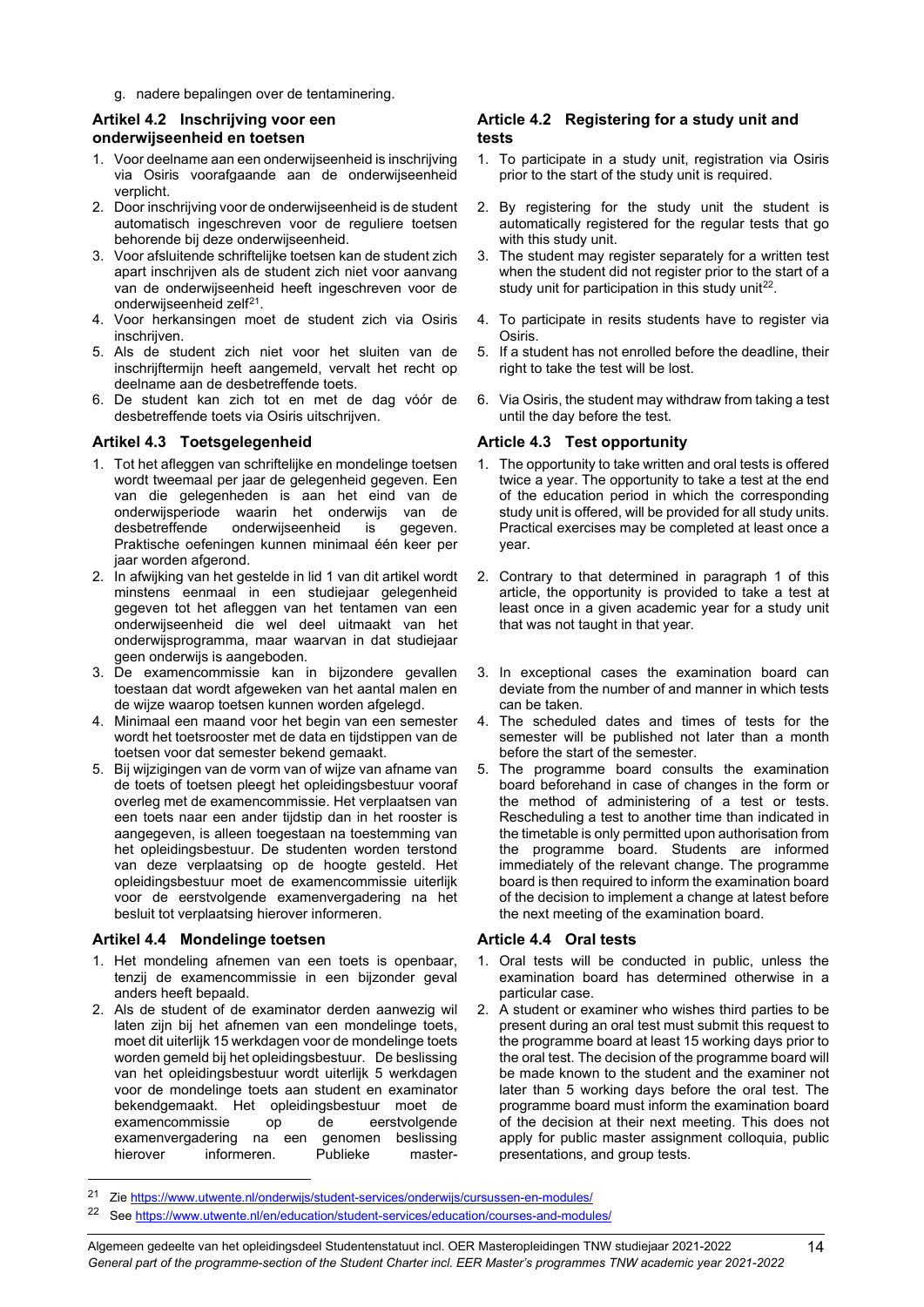opdrachtcolloquia, openbare presentaties en groepstoetsen zijn uitgezonderd van deze bepaling.

3. Als de examencommissie heeft bepaald dat leden van de examencommissie of een waarnemer namens de examencommissie aanwezig zal zijn bij de mondelinge toets wordt dit minimaal een werkdag vóór de toets door de examencommissie aan de examinator en de student bekendgemaakt.

# <span id="page-14-0"></span>**Artikel 4.5 Termijn beoordeling**

- 1. De examinator maakt uiterlijk 1 werkdag na het afnemen van een mondelinge toets de uitslag bekend aan de student.
- 2. Het in lid 1 gestelde is niet van toepassing als de mondelinge toets deel uitmaakt van een serie mondelinge toetsen van dezelfde onderwijseenheid, die zich over meer dan één werkdag uitstrekt. In dat geval stelt de examinator na afloop van de serie mondelinge toetsen binnen één werkdag de uitslag vast en maakt deze bekend.
- 3. De tentamendatum is de datum waarop de toets is afgenomen waarmee de onderwijseenheid definitief is behaald. De toetsdatum is de datum waarop een schriftelijke of mondelinge toets is afgenomen.
- 4. Het resultaat van een toets of een onderdeel van een toets wordt binnen 10 werkdagen na de toetsdatum aan de student bekendgemaakt met inachtneming van lid 7 van dit artikel.
- 5. Het tentamenresultaat van een onderwijseenheid wordt binnen 10 werkdagen na het einde van de onderwijsperiode waarin de onderwijseenheid wordt aangeboden aan de student bekendgemaakt.
- 6. Indien de beoordeling voor een toets wordt verkregen door het maken van een of meerdere opdrachten, het schrijven van een verslag of het maken van een scriptie geldt de deadline voor inlevering van het laatste onderdeel als toetsdatum.
- 7. Wanneer een herkansing voor een toets korte tijd na de eerste gelegenheid is gepland, zijn de toetsuitslagen beschikbaar op een tijdstip waarop de student minimaal 5 werkdagen de tijd heeft om zich op de herkansing voor te bereiden.
- 8. Als een examinator door bijzondere omstandigheden niet in staat is de in lid 1, 2, 4 en 7 bedoelde termijn na te komen, meldt de examinator dit met redenen omkleed aan het opleidingsbestuur en de examencommissie. De betrokken student wordt onverwijld van de vertraging op de hoogte gesteld onder vermelding van de termijn waarbinnen de uitslag alsnog wordt bekendgemaakt. Als de examinator naar het oordeel van de examencommissie in gebreke blijft, kan de examencommissie op verzoek van opleidingsbestuur een andere examinator opdragen het cijfer vast te stellen.

# <span id="page-14-2"></span>**Artikel 4.6 Geldigheidsduur**

- 1. De geldigheidsduur van een met goed gevolg afgelegd tentamen is onbeperkt. De geldigheidsduur van een met goed gevolg afgelegd tentamen kan uitsluitend worden beperkt als de getentamineerde kennis of het getentamineerde inzicht aantoonbaar verouderd is, of de getentamineerde vaardigheden aantoonbaar verouderd zijn.
- 2. Resultaten van toetsen zijn alleen geldig in het studiejaar waarin deze zijn behaald. De examinator van de onderwijseenheid kan een andere regeling vaststellen. De examinator dient de examencommissie hierover te informeren. De regeling dient te worden bekendgemaakt via Canvas. De examencommissie kan

3. If the examination board has determined that members of the examination board (or an observer representing the examination board) are to be present during the oral test, it will notify the examiner and the student at least one working day prior to the test.

### <span id="page-14-1"></span>**Article 4.5 Term assessment**

- 1. The examiner will inform the student of the result within at most 1 working day after conducting the oral test.
- 2. The provisions of paragraph 1 do not apply if the oral test is part of a series of oral tests of the same study unit, which take place on more than one working day. In that case, the examiner determines the result within one working day after the conclusion of the series of oral tests.
- 3. The date of exam, or exam date, is the date on which the last test for a study unit is taken. The date of a test, or test date, is the date on which a written or oral test is taken.
- 4. The result of a test or part of a test will be made known to the student within 10 working days in compliance with paragraph 7 of this article.
- 5. The exam result of a study unit will be made known to the student within 10 working days after the end of the education period in which the unity of study is offered.
- 6. If the result of a test is based on the completion of one or more assignments, a paper or a thesis, the deadline for submission of the final part will count as the test date.
- 7. If a resit is planned shortly after the first test, the results of the first test will be published at a time that provides the student with at least 5 working days to prepare for the resit.
- 8. Should an examiner not be able to meet the deadlines as described in paragraphs 1, 2, 4 and 7 due to special circumstances, they will report this with reasons to the programme board and the examination board. The students involved will be informed of the delay as soon as possible while stating the new deadline by which the result will be announced. If the examination board feels that the examiner has not met their responsibility, they can upon request of the programme board order a different examiner to determine the grade.

# <span id="page-14-3"></span>**Article 4.6 Period of validity**

- 1. The period of validity for the results of an exam that has been passed is unlimited. The validity of the result of an exam that has been passed can only be restricted if the tested knowledge, insight, or skills are proven to be out of date.
- 2. Test results are only valid in the academic year in which they were obtained. The examiner of the study unit may decide on another arrangement. The examiner should inform the examination board on this. The arrangement has been announced via Canvas. The examination board can extend this period in individual cases at the request of the student.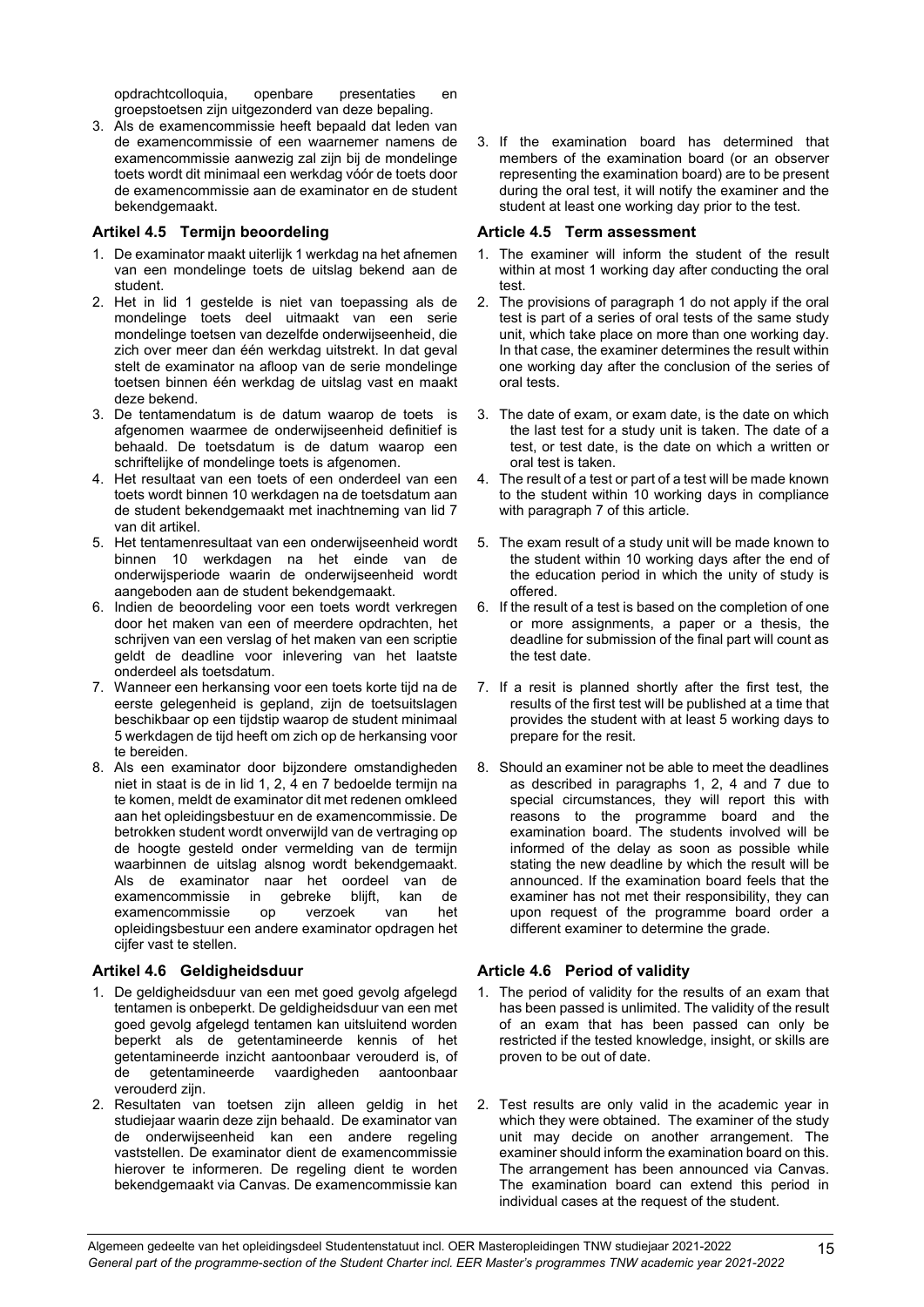deze termijn in individuele gevallen op verzoek van de student verlengen.

# <span id="page-15-0"></span>**Artikel 4.7 Nabesprekings- en inzagerecht**

- 1. De student heeft recht op een nabespreking, inclusief inzage, van zijn toets met de examinator, waarbij de examinator de gegeven beoordeling motiveert.
- 2. Als de examinator een collectieve nabespreking houdt, dient de student die te benutten voor zijn recht op nabespreking zoals bedoeld in lid 1. Indien de student niet aanwezig kan zijn bij de collectieve nabespreking of als de student bij de collectieve nabespreking geen mogelijkheid is geboden om de motivering van de beoordeling van de examinator van zijn toets met de examinator te bespreken, kan de student binnen 5 werkdagen na de collectieve nabespreking een verzoek indienen bij de examinator voor een individuele nabespreking. De individuele nabespreking moet uiterlijk 3 werkdagen voor de volgende gelegenheid van deze toets plaatsvinden.
- 3. Als er geen collectieve nabespreking is, kan de student binnen 10 werkdagen na de bekendmaking van de uitslag van een toets een verzoek indienen bij de examinator voor een individuele nabespreking. De individuele nabespreking moet uiterlijk 3 werkdagen voor de volgende gelegenheid van deze toets plaatsvinden.
- 4. Collectieve en individuele nabesprekingen moeten uiterlijk 5 weken na de bekendmaking van de uitslag van de toets, maar minimaal 3 werkdagen voor de volgende gelegenheid, worden gehouden, in aanwezigheid van de examinator of een gemandateerde vervanger.
- 5. Gedurende 2 jaar na de beoordeling kan de student zijn beoordeelde werk inzien.

### <span id="page-15-2"></span>**Artikel 4.8 Bewaartermijn toetsen**

- 1. De bewaartermijn van opgaven, uitwerkingen, verslagen en het beoordeelde werk van de schriftelijke toetsen bedraagt 2 jaar. Deze worden bewaard in de desbetreffende leerstoel- of vakgroepsadministratie.
- 2. De bewaartermijn van eindwerkstukken van de masteropleiding bedraagt ten minste 7 jaar. Deze worden door het instellingsbestuur digitaal opgeslagen.

# <span id="page-15-4"></span>**Artikel 4.9 Faciliteiten**

- 1. Bij informatievoorziening voor en over de studie en bij administratieve procedures wordt internet of intranet gebruikt. De Universiteit Twente hanteert een elektronische leeromgeving.
- 2. Studenten dienen tijdens hun studie over een notebook te beschikken. Studenten kunnen bij het Notebook Service Centrum (NSC) een notebook aanschaffen. Met het notebook zijn studenten in staat gebruik te maken van het draadloze netwerk van de Universiteit Twente, waarmee zij toegang hebben tot intra- en internet.
- 3. Voor studenten zijn projectkamers beschikbaar om gezamenlijke werkzaamheden uit te voeren. Buiten de projectkamers is studieruimte beschikbaar in de centrale universiteitsbibliotheek.
- 4. De faculteit TNW stelt aan de studieverenigingen van de opleidingen ruimte ter beschikking voor de uitvoering van haar activiteiten.
- 5. Via of in de universiteitsbibliotheek is een omvangrijke collectie met voor de opleiding relevante literatuur aanwezig.
- 6. Studenten die hun masteropdracht uitvoeren bij een leerstoel hebben minimaal de beschikking over een tafel, stoel en computerfaciliteiten.

# <span id="page-15-1"></span>**Article 4.7 Right of discussion and review**

- 1. The student is entitled to a discussion, including review, of the results of a test with the examiner, whereby the examiner justifies the assessment.
- 2. If the examiner holds a plenary discussion, the student must make use of this opportunity to exercise their right of discussion as referred to in paragraph 1. In case the student cannot attend this plenary discussion or if the student was not offered the opportunity to discuss the justification of their assessment with the examiner, the student may submit a request to the examiner for an individual discussion within 5 working days after the plenary discussion. The individual discussion must take place no later than 3 working days prior to the next test opportunity.
- 3. If there is no plenary discussion of the test, the student may submit a request to the examiner for an individual discussion within 10 working days after publication of the results. The individual discussion must take place no later than 3 working days prior to the next test opportunity.
- 4. Plenary and individual discussions must take place no later than 5 weeks after the publication of the test results, but at least 3 working days prior to the next test opportunity, in the presence of the examiner or an authorised replacement.
- 5. The student has the right to inspect their work for a period of 2 years after the assessment.

# <span id="page-15-3"></span>**Article 4.8 Retention period for tests**

- 1. The questions, elaborations, reports and the assessed work of written tests will be retained for a period of 2 years. They will be stored in the administration of the corresponding chair or research group.
- 2. The retention period of final assignments of the master's programme is at least 7 years. These are filed digitally by the institutional board.

# <span id="page-15-5"></span>**Article 4.9 Facilities**

- 1. Information for and about the study and regarding administrative procedures is supplied via the internet or intranet. The University of Twente works with an electronic learning environment.
- 2. Students are required to have a notebook during their studies. Students can obtain a notebook at the Notebook Service Centre (NSC). With the notebook, students will be able to make use of the University of Twente's wireless network, providing them with access to intranet and the internet.
- 3. There are project rooms available to students for carrying out activities together. Besides the project rooms, there is also study room available in the central university library.
- 4. The faculty of Science and Technology provides student associations with rooms to carry out their activities.
- 5. An extensive collection of relevant literature for the programmes is available in the university library.
- 6. Students who are allocated to a chair during their master assignment have, at the very least, a table, a chair and computer facilities at their disposal.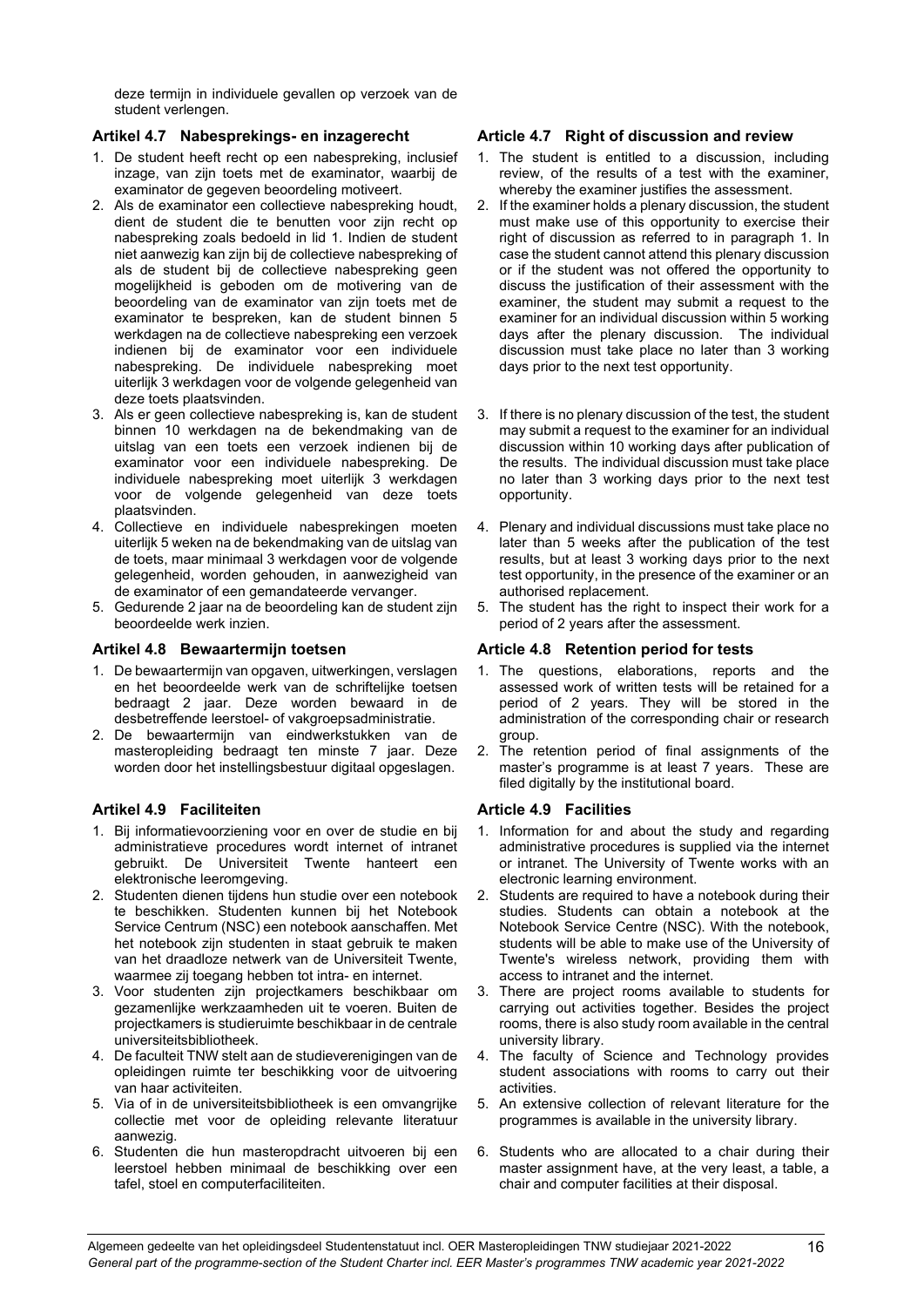#### <span id="page-16-0"></span>**Artikel 4.10 Evaluatie van het onderwijs**

- 1. Het opleidingsbestuur is verantwoordelijk voor het bewaken van de kwaliteit van de opleiding.
- 2. Het opleidingsbestuur is verantwoordelijk voor het evalueren van de opleiding.
- 3. De wijze waarop het onderwijs in de opleiding wordt geëvalueerd, is te vinden in de opleidingsspecifieke bijlage.

#### <span id="page-16-1"></span>**Article 4.10 Evaluation of education**

- 1. The programme board is responsible for monitoring the quality of the programme.
- 2. The programme board is responsible for the evaluation of the programme.
- 3. The way in which the education in the programme is evaluated is stipulated in the programme-specific appendix.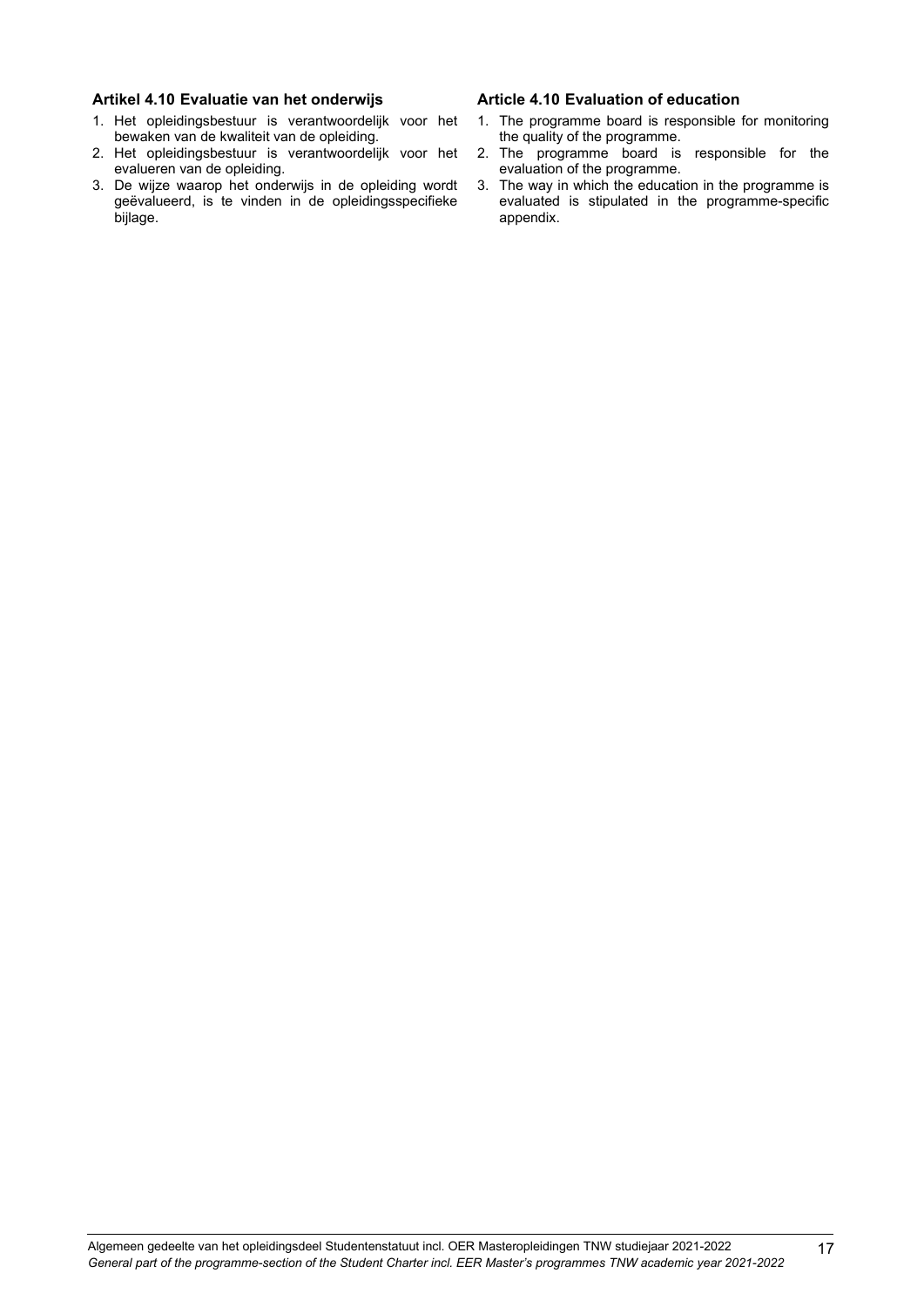# <span id="page-17-0"></span>*Paragraaf 5 Examen - Final examination*

# <span id="page-17-1"></span>**Artikel 5.1 Examencommissie**

- 1. Het faculteitsbestuur benoemt de leden van de examencommissie op basis van hun deskundigheid op het terrein van de desbetreffende opleiding of groep van opleidingen en handelt in overeenkomst met artikel 7.12a WHW.
- 2. De taken en bevoegdheden van examencommissies zijn geregeld in de WHW. Examencommissies stellen zelf zonder nadere inspraak regels en richtlijnen vast ten behoeve van examinatoren, tentamens en examens (artikel 7.12b WHW).
- 3. De examencommissie stelt jaarlijks een verslag op van haar werkzaamheden. De examencommissie verstrekt het verslag aan het faculteitsbestuur (artikel 7.12b lid 5 WHW).
- 4. Bij diverse masteropleidingen is de examencommissie de masteropleiding dezelfde als de<br>encommissie voor de bijbehorende examencommissie voor de bacheloropleiding.

# <span id="page-17-3"></span>**Artikel 5.2 Examen**

- 1. In overeenstemming met artikel 7.10 lid 2 van de WHW is het masterexamen afgelegd als de tentamens van de onderwijseenheden van de masteropleiding met goed gevolg zijn afgelegd.
- 2. Ten bewijze dat het examen met goed gevolg is afgelegd, wordt door de examencommissie een getuigschrift uitgereikt, nadat het instellingsbestuur heeft verklaard dat aan de procedurele eisen voor afgifte is voldaan. De datum die op het getuigschrift wordt vermeld, te weten de examendatum, is in dit geval de datum waarop de student de laatste nog openstaande onderwijseenheid heeft afgerond.
- 3. De student kan desgewenst een schriftelijk gemotiveerd verzoek bij de examencommissie indienen om nog niet over te gaan tot het geslaagd verklaren voor het examen en daarom ook nog niet over te gaan tot uitreiking van het getuigschrift (artikel 7.11 lid 3 WHW). In principe is de maximumduur van het uitstel dat verleend kan worden 12 maanden. In bijzondere gevallen<sup>[23](#page-17-7)</sup> kan de student gegronde redenen hebben om te verzoeken om de uitreiking van zijn getuigschrift meer dan 12 maanden uit te stellen.
- 4. Indien de student op grond van lid 3 heeft verzocht om uitstel wordt als examendatum gebruikt de datum waarop de examencommissie na het uitstel heeft besloten de student geslaagd te verklaren.

# <span id="page-17-5"></span>**Artikel 5.3 Graad**

- 1. Aan degene die het examen met goed gevolg heeft afgelegd, wordt de graad Master of Science (MSc) verleend.
- 2. De verleende graad wordt op het getuigschrift van het examen vermeld.
- 3. Studenten van de opleidingen Applied Physics, Biomedical Engineering, Chemical Engineering en Nanotechnology, die het masterexamen van de desbetreffende opleiding met goed gevolg hebben afgelegd, zijn op grond van artikel 7.20 van de WHW gerechtigd tot het voeren van de titel ingenieur.

### <span id="page-17-2"></span>**Article 5.1 Examination board**

- 1. The faculty board appoints the members of the examination board based on their expertise in the domain of the relevant programme or group of programmes and acts in accordance with Article 7.12a WHW.
- 2. Duties and powers of examination boards are regulated in the WHW. Under their own authority, a programme's examination board defines rules and regulations for examiners, exams and tests and the final examination (Article 7.12b WHW).
- 3. The examination board draws up a report of its activities each year. The examination board submits the report to the faculty board (Article 7.12b, paragraph 5 WHW).
- 4. In several master's programmes the examination board for the master's programme is the same as the examination board for the corresponding bachelor's programme.

# <span id="page-17-4"></span>**Article 5.2 Final examination**

- 1. In accordance with Article 7.10, paragraph 2 of the WHW, the master's final examination is deemed successfully completed if the exams of the study units of the master's programme have been taken successfully.
- 2. As proof that the final examination has been completed successfully, the examination board issues a certificate, after the institutional board has declared that the procedural requirements for delivery have been met. In this case, the date recorded on the certificate, i.e. the graduation date, is the date on which the student successfully completed the last remaining study unit.
- 3. If so desired, the student has the right to submit a substantiated request in writing to the examination board to delay declaring the final examination as successfully completed and consequently the presentation of the certificate (Article 7.11 paragraph 3 WHW). In principle the maximum duration of the delay that may be granted is 12 months. In exceptional cases<sup>[24](#page-17-8)</sup> the student may have justifiable reasons to submit a request to delay the presentation of the certificate for more than 12 months.
- 4. In case the student requests for a delay on the basis of paragraph 3, the graduation date will be the date following the delay on which the examination board has decided to declare the student to have successfully completed the final examination.

# <span id="page-17-6"></span>**Article 5.3 Degree and title**

- 1. Participants who have successfully met all requirements for the final examination are awarded a Master of Science (MSc) degree.
- 2. The awarded degree will be stated on the certificate.
- 3. Applied Physics, Biomedical Engineering, Chemical Engineering and Nanotechnology programme students, who have passed the corresponding programme's final examination, are entitled on the grounds of Article 7.20 of the WHW to use the title of 'ingenieur'.

<span id="page-17-7"></span><sup>&</sup>lt;sup>23</sup> Enkele voorbeelden (ter illustratie, niet om andere situaties uit te sluiten): de student volgt een dubbel-masterprogramma, een omvangrijke extracurriculaire activiteit vraagt meer dan 12 maanden.

<span id="page-17-8"></span><sup>&</sup>lt;sup>24</sup> Some examples (by way of illustration, not to exclude other situations): the student follows a double master's programme, an extensive extra-curricular activity requires more than 12 months.

Algemeen gedeelte van het opleidingsdeel Studentenstatuut incl. OER Masteropleidingen TNW studiejaar 2021-2022 *General part of the programme-section of the Student Charter incl. EER Master's programmes TNW academic year 2021-2022*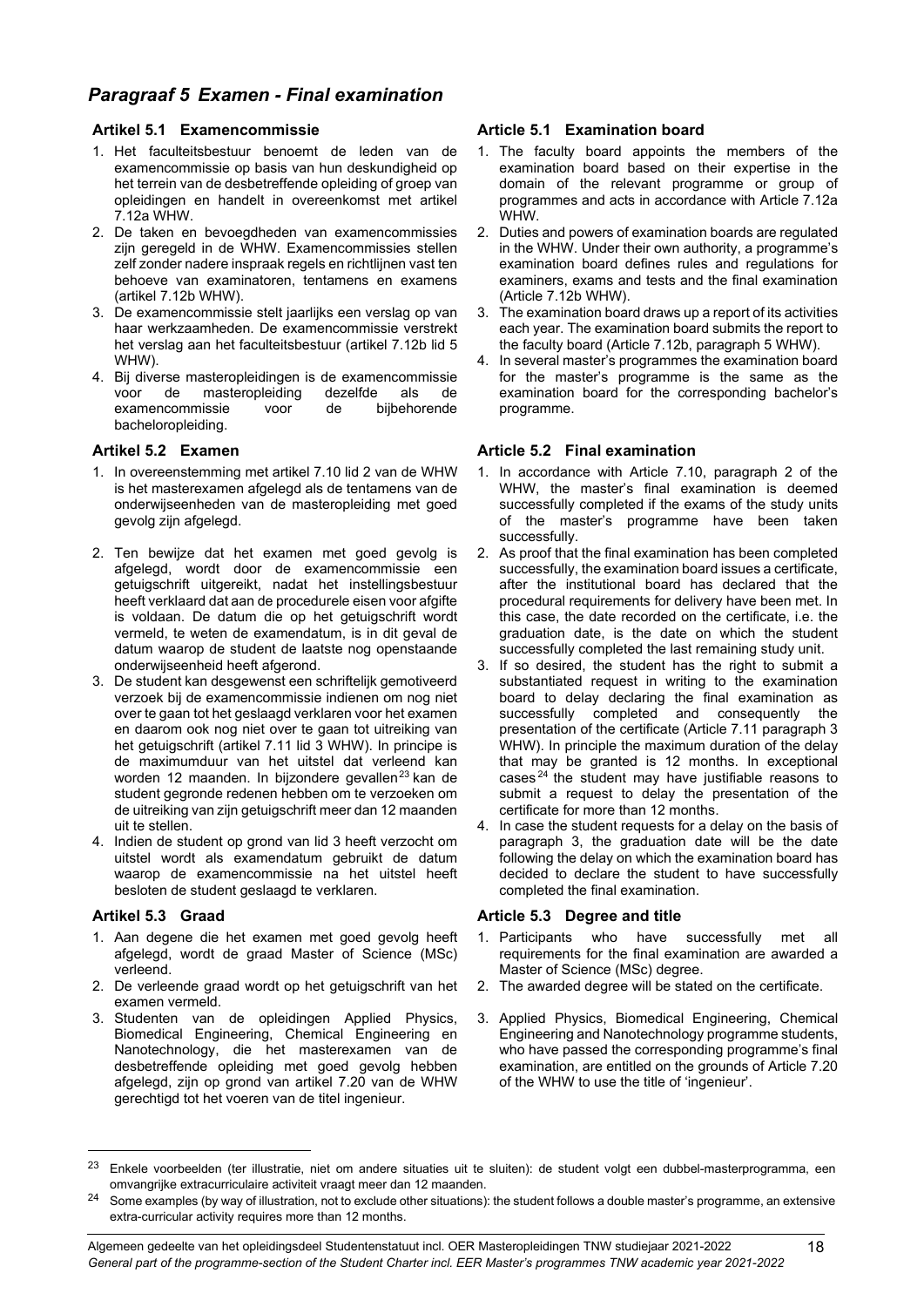# <span id="page-18-0"></span>**Artikel 5.4 Getuigschrift**

- 1. Ten bewijze dat het examen met goed gevolg is afgelegd, wordt door de examencommissie een<br>getuigschrift uitgereikt. Het getuigschrift wordt uitgereikt. Het getuigschrift wordt<br>door de voorzitter van de ondertekend door de voorzitter van de examencommissie. Bij afwezigheid kan ook één van de leden van de examencommissie tekenen.
- 2. Op het getuigschrift worden vermeld (artikel 7.11 WHW):
	- a) de naam en geboortedatum van de student;
	- b) de naam van de instelling en welke opleiding, zoals vermeld in het register bedoeld in artikel 6.3 van de WHW, het betreft;
	- c) de datum waarop het examen is afgelegd;
	- d) welke onderdelen<sup>[25](#page-18-3)</sup> het examen omvatte;
	- e) welke graad is verleend (artikel 7.10a WHW);
	- f) in voorkomende gevallen welke bevoegdheid daaraan is verbonden (rekening houdend met artikel 7.6 lid 1 WHW);
	- g) op welk tijdstip de opleiding voor het laatst is geaccrediteerd dan wel op welk tijdstip de opleiding de toets nieuwe opleiding (artikel 5.8 WHW) met goed gevolg heeft ondergaan.
- 3. Aan het getuigschrift van het met goed gevolg afgelegde examen wordt het internationaal diplomasupplement toegevoegd (artikel 7.11 lid 4 WHW). Dit heeft tot doel inzicht te verschaffen in de aard en de inhoud van de afgeronde opleiding, mede met het oog op de internationale herkenbaarheid van opleidingen. Het supplement bevat in ieder geval de volgende gegevens:
	- a) de naam van de opleiding en de naam van de universiteit;
	- b) dat het een opleiding in het wetenschappelijk onderwijs betreft;
	- c) een beschrijving van de inhoud van de opleiding;
	- d) de gevolgde afstudeerspecialisatie;
	- e) de studielast van de opleiding;
	- f) de onderdelen van het examen en hun beoordeling op basis van de cijferregistratie in Osiris;
	- g) tentamens die door de student met goed gevolg zijn afgelegd en niet behoren tot het examen;
	- h) het gemiddelde cijfer (Grade Point Average, GPA). De berekeningswijze hiervan staat vermeld op het diplomasupplement.
- 4. Als de examencommissie een judicium heeft verleend aan de student, wordt dit op het getuigschrift vermeld. De minimale voorwaarden voor het behalen van het judicium 'met lof' zijn te vinden in de regels van de examencommissie van de betreffende opleiding.
- 5. Een student die meer dan een tentamen met goed gevolg heeft afgelegd en aan wie geen getuigschrift als bedoeld in lid 1 van dit artikel kan worden uitgereikt, ontvangt desgevraagd een door de examencommissie af te geven verklaring waarin in elk geval de tentamens zijn vermeld die door hem met goed gevolg zijn afgelegd (artikel 7.11 lid 5 WHW).

#### <span id="page-18-1"></span>**Article 5.4 Certificate**

- 1. The examination board grants a certificate as proof that the student has successfully passed their final examination. The chair of the examination board will sign the certificate. In their absence, it can also be signed by one of the members of the examination board.
- 2. The certificate will state the following (Article 7.11 WHW):
	- a) the student's name and date of birth;
	- b) the name of the institution and the programme, as referred to in the register as referred to in Article 6.3 of the WHW, it concerns;
	- c) the date on which the final examination was sat;
	- $(d)$  which components  $26$  the final examination comprises;
	- e) the degree awarded (Article 7.10a WHW);
	- f) in appropriate cases what qualification was attached thereto (taking into account Article 7.6, paragraph 1, of the WHW);
	- g) the date on which the programme was most recently accredited or passed the initial accreditation assessment as referred to in Article 5.8 of the WHW.
- 3. The International Diploma Supplement will be appended to the certificate for the successfully completed final examination (Article 7.11, paragraph 4 WHW). The purpose of the supplement is to provide information on the nature and content of the completed programme, partly with a view to the international recognition of programmes. This supplement will contain in any case the following information:
	- a) the name of the programme and the name of the University;
	- b) the fact that it is a programme in academic education;
	- c) a description of the content of the programme;
	- d) the specialization taken;
	- e) the study load of the programme;
	- f) the components of the final examination and their assessment based on the registration of grades in Osiris;
	- g) exams that were passed by the student, which are not part of the final examination;
	- h) the average grade (Grade Point Average, GPA). The manner in which the GPA is calculated is stated on the diploma supplement.
- 4. If the examination board has granted the student a judicium, this will be stated on the certificate. The minimal requirements for obtaining the judicium 'cum laude' are described in the Rules of the examination board of the programme concerned.
- 5. Students who have passed more than one exam and to whom no certificate as referred to in paragraph 1 of this article can be issued will be provided on request with a written statement from the examination board stating in any event the exams they have passed (Article 7.11, paragraph 5 WHW).

<span id="page-18-3"></span><span id="page-18-2"></span><sup>&</sup>lt;sup>25</sup> De WHW bedoelt met 'onderdelen' de onderwijseenheden waaruit het masterexamen bestaat. De opleiding bepaalt welke onderwijsonderdelen er daarnaast nog worden vermeld op het getuigschrift.

<span id="page-18-4"></span><sup>&</sup>lt;sup>26</sup> 'Components' in the WHW refers to the study units that comprise the master's final examination. The programme determines which parts of study units are also mentioned on the certificate.

Algemeen gedeelte van het opleidingsdeel Studentenstatuut incl. OER Masteropleidingen TNW studiejaar 2021-2022 *General part of the programme-section of the Student Charter incl. EER Master's programmes TNW academic year 2021-2022*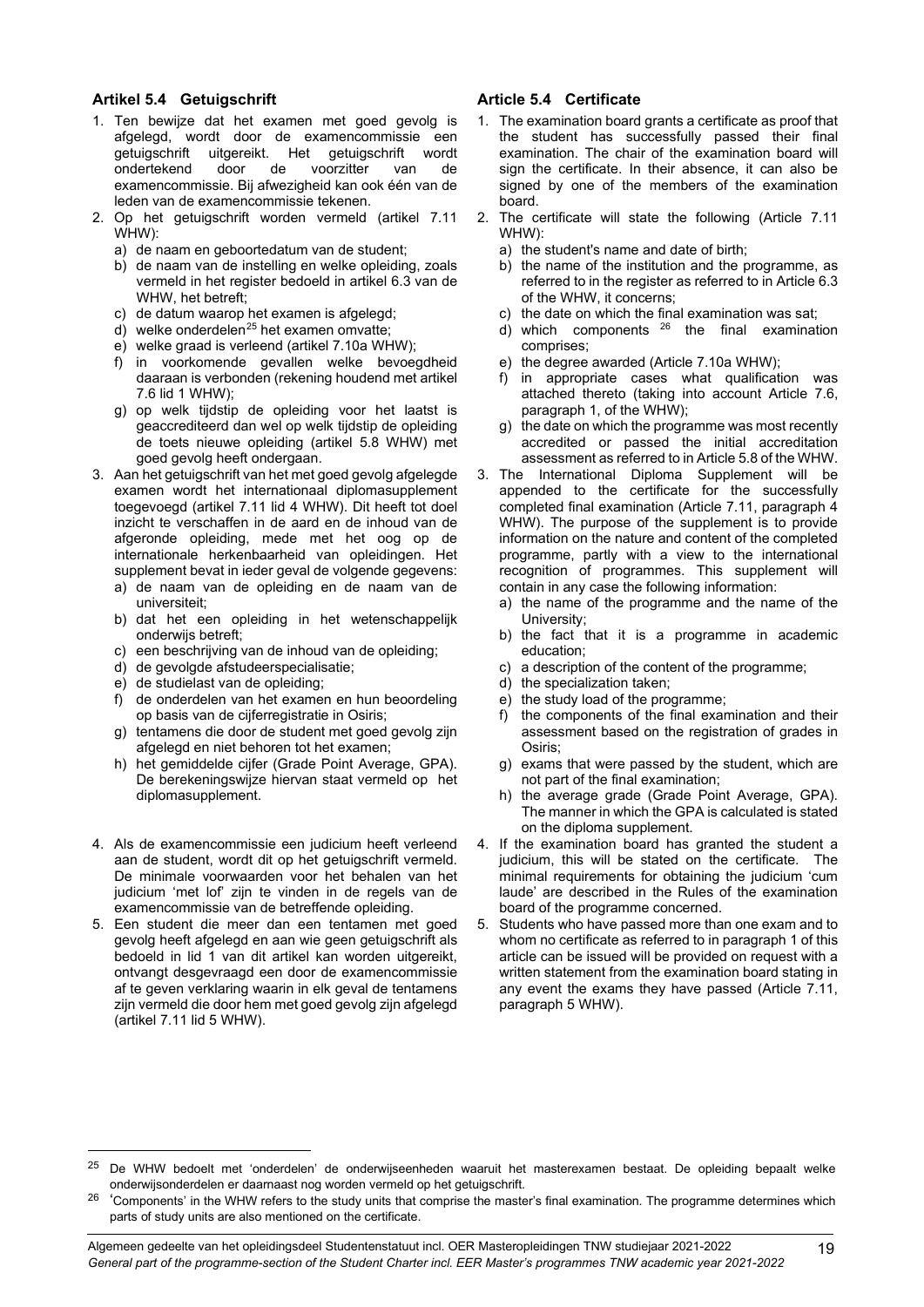# *Paragraaf 6 Studiebegeleiding - Student guidance*

# <span id="page-19-0"></span>**Artikel 6.1 Studievoortgangsoverzicht**

De student kan desgewenst bij de balie van Student Services een gewaarmerkt studievoortgangsoverzicht verkrijgen.

# <span id="page-19-2"></span>**Artikel 6.2 Studiebegeleiding**

- 1. Het faculteitsbestuur draagt de verantwoordelijkheid voor de studiebegeleiding van de student mede ten behoeve van de oriëntatie op studiewegen binnen of buiten de opleiding.
- 2. Iedere student krijgt een studieadviseur toegewezen.
- 3. De studieadviseur begeleidt de student en geeft de student advies over zaken die de studie betreffen of desgewenst over persoonlijke aangelegenheden die mogelijk van invloed zijn op de studie.
- 4. Als studenten gebruik wensen te maken van het recht op specifieke begeleiding of bijzondere voorzieningen dienen zij contact op te nemen met de studieadviseur. De studieadviseur legt gemaakte afspraken met de student vast.
- 
- 5. Voor het recht op bijzondere voorzieningen geldt: a) aantoonbare omstandigheden;
	- b) indien nodig en mogelijk, dispensatie tot deelname aan tentamens of toetsen en/of het beschikbaar zijn van afwijkende faciliteiten rondom examinering. De toekenning van de genoemde dispensatie en het verlenen van extra toetskansen is voorbehouden aan de examencommissie.

# <span id="page-19-1"></span>**Article 6.1 Study progress overview**

The student can request a certified study progress overview from the Student Services Desk if required.

# <span id="page-19-3"></span>**Article 6.2 Student guidance**

- 1. The faculty board is responsible for student guidance, which includes informing the student of study opportunities in or outside the programme.
- 2. Each student is appointed a study adviser.<br>3. The study adviser guides the student and c
- The study adviser guides the student and offers advice on study-related matters, as well as personal problems that may affect their studies if the student so desires.
- 4. If students wish to exercise their right to specific counselling or special facilities, they are required to contact the study adviser. The study adviser will record any agreements made with the student.
- 5. The following applies to the entitlement to special facilities:
	- a) demonstrable force majeure or personal circumstances;
	- b) if necessary and possible, dispensation for participation in exams or tests and/or the availability of special facilities with regards to testing. Such dispensation and additional testing opportunities can only be granted by the examination board.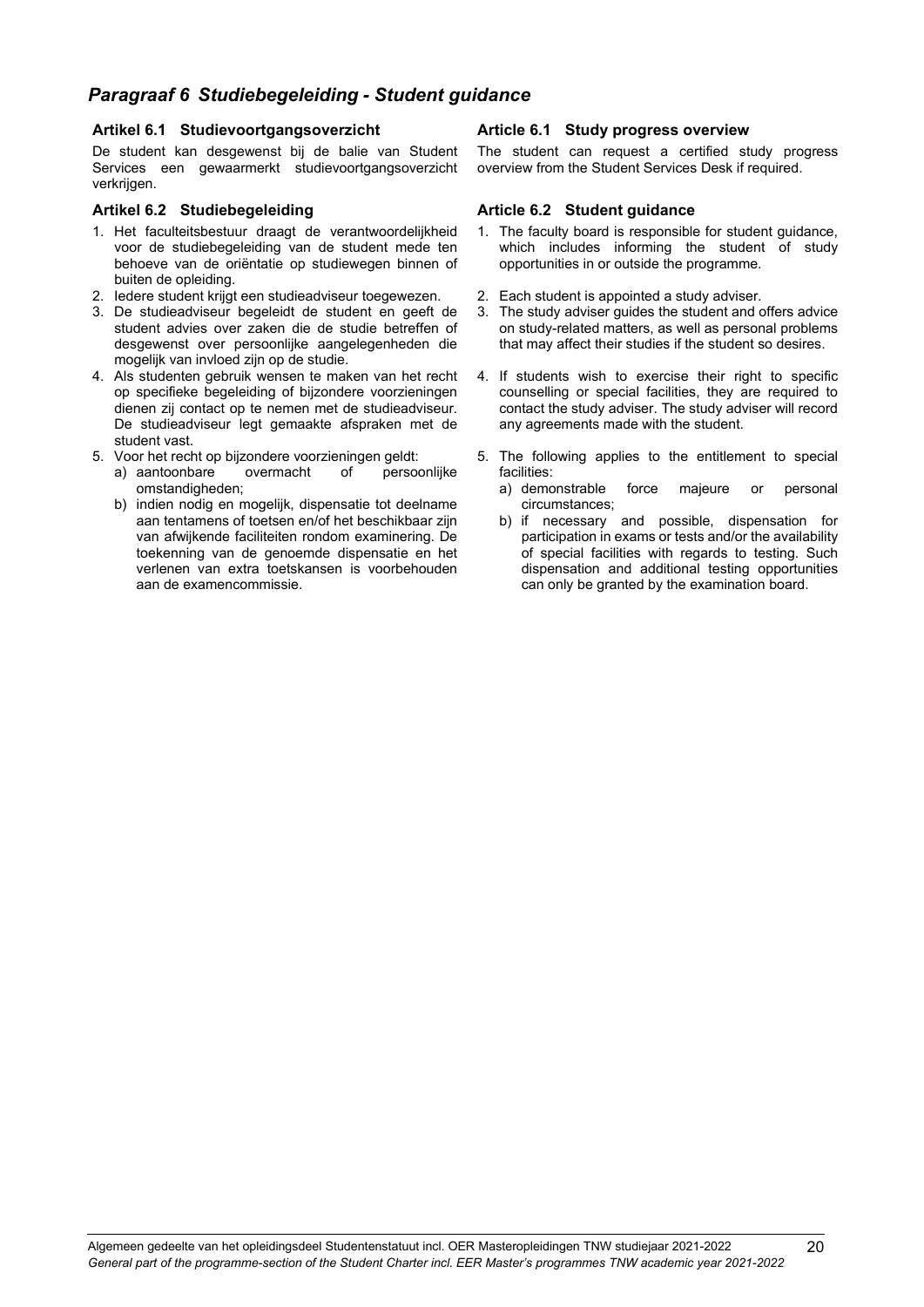# <span id="page-20-0"></span>*Paragraaf 7 Studeren met een functiebeperking - Studying with a functional impairment*

# <span id="page-20-1"></span>**Artikel 7.1 Studeren met een functiebeperking**

- 1. Onder een functiebeperking wordt verstaan een lichamelijk zintuiglijke of andere functiestoornis die de student kan beperken in de studievoortgang.
- 2. Op basis van een gesprek met de studieadviseur wordt in overleg met de student verkend welke aanpassingen zoals bedoeld in artikel 2 van de Wet Gelijke Behandeling op grond van Handicap/ Chronische ziekte (WGB h/cz) voor deze student het meest doeltreffend geacht worden.
- 3. Aanpassingen zijn gericht op het wegnemen van specifieke belemmeringen bij het volgen van het onderwijsprogramma en/of het afleggen van tentamens. Waar nodig kunnen dit voorzieningen betreffen omtrent<br>toegankelijkheid van infrastructuur (gebouwen, toegankelijkheid van infrastructuur (gebouwen, onderwijsruimtes en faciliteiten) en studiemateriaal, aanpassingen in de toetsing, alternatieve leerroutes of een studieplan op maat. Bij het treffen van aanpassingen dient het bereiken van de eindtermen te zijn gewaarborgd
- 4. Op basis van het onder lid 2 bedoelde gesprek stelt de student een verzoek op tot aanpassingen. Dit verzoekschrift wordt, zo mogelijk 3 maanden voordat de student zal deelnemen aan onderwijs, tentamens en toetsen waarvoor de aanpassing bedoeld is, ingediend bij het faculteitsbestuur.
- 5. Het verzoekschrift wordt onderbouwd door bescheiden (zoals een verklaring van een BIG-geregistreerde arts of een BIG-geregistreerde psycholoog of, als er sprake is van dyslexie, van BIG-geregistreerde GZ-psycholoog of -orthopedagoog) die redelijkerwijs nodig zijn voor de beoordeling ervan.
- 6. Het faculteitsbestuur beslist binnen een termijn van 20 werkdagen na ontvangst, of zoveel eerder als de urgentie van de aanvraag noodzakelijk maakt, over de toewijsbaarheid van het verzoek bedoeld in lid 4, en stelt de student en de betrokken studieadviseur van zijn oordeel in kennis.
- 7. De studieadviseur draagt er zorg voor dat de relevante betrokkenen tijdig worden geïnformeerd over de aanpassingen die zijn verleend aan een student met een functiebeperking.
- 8. Als het faculteitsbestuur het verzoekschrift niet of niet geheel honoreert, stelt het faculteitsbestuur de student van de daaraan ten grondslag liggende motieven op de hoogte en wijst de student op de mogelijkheid van bezwaar en beroep. Bezwaar dient binnen 6 weken, nadat de beslissing aan betrokkene is bekend gemaakt, schriftelijk te worden ingediend bij het loket voor de bezwaar- en beroepschriften (en klachten) van de balie van de Student Services.
- 9. Bij toekenning van aanpassing wordt aangegeven voor welke periode deze toekenning geldig is. Voor het einde van de periode zal door aanvrager en betrokken studieadviseur een evaluatie plaatsvinden. Hierin zal zowel de effectiviteit van de geboden aanpassingen als de noodzaak tot voortzetting ervan besproken worden.
- 10. Als er sprake is van dyslexie, wordt er bij toekenning van extra tijd voor een toets maximaal 15 minuten extra per klokuur toegekend.

# <span id="page-20-2"></span>**Article 7.1 Studying with a functional impairment**

- 1. A functional impairment is a physical, sensory, or other impairment that might limit the student's academic progress.
- Based on a discussion with the study adviser, the student will be consulted to determine what adjustments as referred to in Article 2 of the Equal Treatment Act on the basis of a Handicap/Chronic Illness (WGB h/cz) are deemed most effective for this student.
- 3. Adjustments are intended to remove specific obstructions when following the curriculum and/or sitting exams. Where necessary, these may concern facilities pertaining to the accessibility of infrastructure (buildings, classrooms, and teaching facilities) and study material, changes to examination, alternative courses, or a custom study plan. Realising the intended learning outcomes must be guaranteed when implementing changes.
- 4. On the basis of the interview described in paragraph 2, the student submits a written application for the facilities in consultation with the study adviser. The application is submitted to the faculty board, preferably 3 months before the student is to participate in classes, exams, and tests for which the facilities are required.
- 5. The application is supported by documents that can reasonably be requested to assess the application (such as a letter from a doctor or psychologist registered in the BIG register, or in case of dyslexia from a health care psychologist or a remedial educationalist, also registered in the BIG register).
- 6. The faculty board makes a decision, within 20 working days of receipt of the application or earlier if the urgency of the application necessitates it, on the validity of the application as described in paragraph 4, and informs the student and the study adviser of its decision.
- 7. The study adviser ensures that the relevant parties involved are informed in due time of the facilities granted to the student with a disability.
- 8. Should the faculty board turn down the application in full or in part, the faculty board will inform the student of the reason for this rejection and the possibilities for lodging an objection or an appeal. Objections must be submitted in writing within 6 weeks, of the decision being announced to the relevant party, at the Complaints Desk at Student Services.
- 9. Should extra facilities be granted, it will be stated for what term this grant will apply. The applicant and the study adviser will evaluate the facilities before the end of this term. During this evaluation, the parties will discuss the effectiveness of the facilities provided and whether they should be continued.
- 10. In the case of dyslexia, an additional period of 15 minutes for every hour is granted in the event additional time for a test is granted.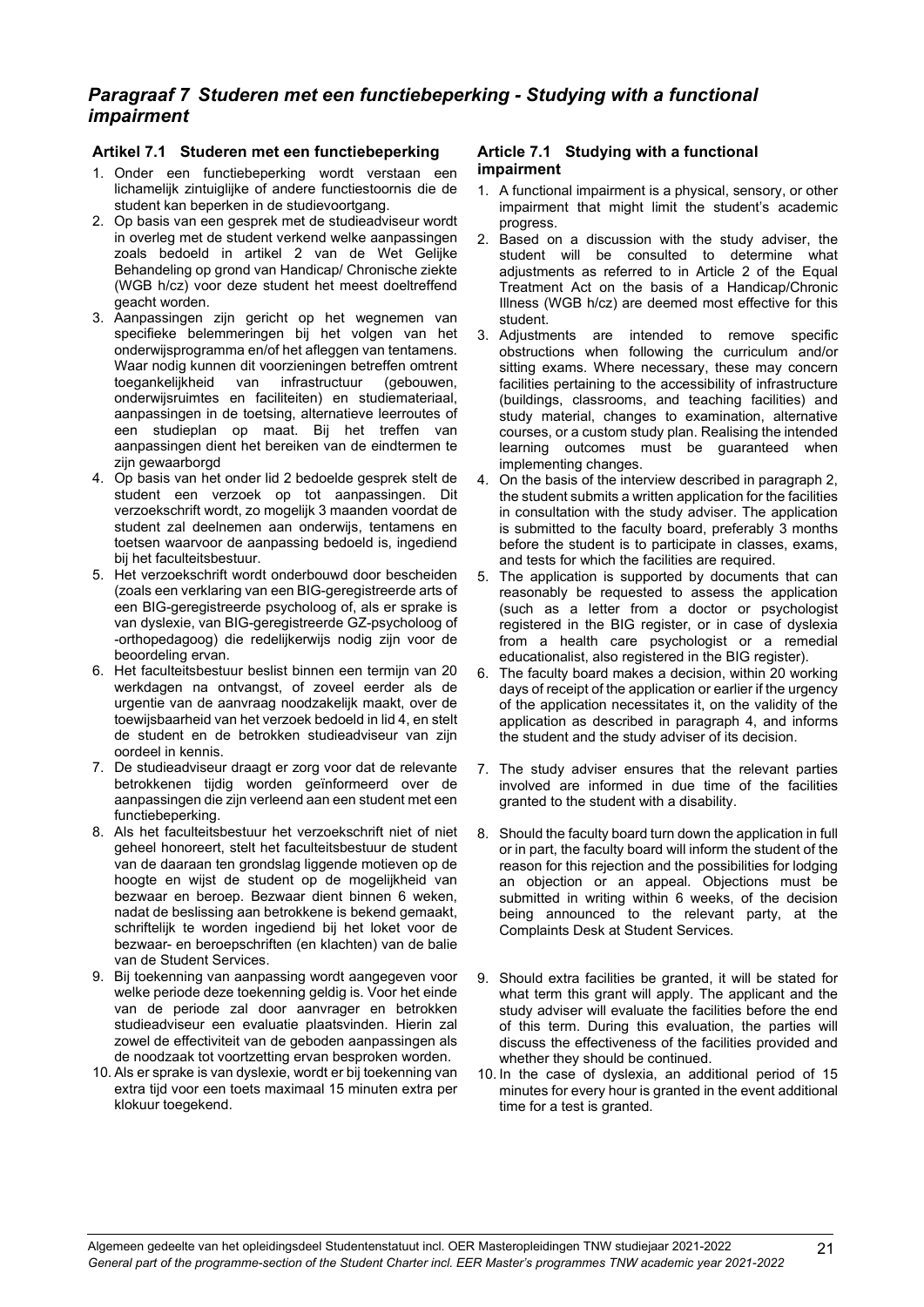# <span id="page-21-0"></span>*Paragraaf 8 Wijzigingen, overgangsregelingen, beroep en bezwaar - Amendments, transitional arrangements, appeal and objections*

# <span id="page-21-1"></span>**Artikel 8.1 Strijdigheid met de regeling**

Indien andere aanvullende regelingen en/of bepalingen over het onderwijs en/of examens in strijd zijn met deze onderwijs- en examenregeling, dan gaat het bepaalde in deze onderwijs- en examenregeling voor.

### <span id="page-21-3"></span>**Artikel 8.2 Fouten of onvolledigheden in de administratie**

Indien in een uitslag, een cijferlijst of een overzicht van het studieverloop van de student een kennelijke vergissing is gemaakt, is zowel de opleiding als de student verplicht om dit direct na constatering ervan, aan de andere partij kenbaar te maken en mee te werken aan het ongedaan maken van de gemaakte vergissing.

# <span id="page-21-5"></span>**Artikel 8.3 Wijziging regeling**

- 1. Inhoudelijke wijzigingen van deze regeling worden door het faculteitsbestuur bij afzonderlijk besluit vastgesteld.
	- a) Voor wijzigingen van het algemeen gedeelte van de onderwijs- en examenregeling is een vereiste dat de faculteitsraad heeft ingestemd. Bij inhoudelijke wijzigingen moet opleidingscommissies om advies worden gevraagd voordat de faculteitsraad om instemming wordt gevraagd.
	- b) Wijziging van de opleidingsspecifieke bijlage van de onderwijs- en examenregeling van een opleiding wordt door het faculteitsbestuur na advies en/of<br>instemming van de desbetreffende de desbetreffende<br>bij afzonderlijk besluit opleidingscommissie bij afzonderlijk besluit vastgesteld. De faculteitsraad wordt geïnformeerd over het concept van de opleidingsspecifieke bijlage dat is voorgelegd aan de desbetreffende opleidingscommissie en over het advies daarover van de desbetreffende opleidingscommissie.
	- c) Wijziging van de regels van de examencommissie wordt door de examencommissie zelf bij afzonderlijk besluit vastgesteld.
- 2. Inhoudelijke wijzigingen van deze regeling zijn in beginsel niet van toepassing op het lopende studiejaar. Inhoudelijke wijzigingen kunnen wel van toepassing zijn op het lopende studiejaar indien belangen van de studenten hierdoor redelijkerwijze niet worden geschaad of als er sprake is van overmacht.
- 3. Wijzigingen in deze regeling zijn niet van invloed op besluiten die eerder door de examencommissie zijn genomen.

# <span id="page-21-7"></span>**Artikel 8.4 Overgangsregeling**

- 1. Bij wijziging van deze onderwijs- en examenregeling faculteitsbestuur zo nodig een overgangsregeling vast.
- 2. De overgangsregeling wordt gepubliceerd op de website van de opleiding.
- 3. Uitgangspunten bij de overgangsregeling in het geval het onderwijsprogramma wordt gewijzigd:
	- a) Wijzigingen in het onderwijsprogramma worden bekendgemaakt voorafgaand aan het studiejaar waarin de wijzigingen worden ingevoerd.
	- b) Er kan niet worden gegarandeerd dat alle onderwijseenheden van de opleiding, zoals die bestonden bij de inschrijving van een student voor die opleiding, tot zijn onderwijsprogramma blijven behoren. Het onderwijsprogramma zoals dat het meest recent door het faculteitsbestuur is vastgesteld is uitgangspunt bij het vaststellen van de uitslag van het masterexamen.

# <span id="page-21-2"></span>**Article 8.1 Conflicts with the regulations**

If other additional regulations and/or provisions pertaining to teaching and/or examinations conflict with these education and examination regulations, the present education and examination regulations take precedence.

### <span id="page-21-4"></span>**Article 8.2 Administrative errors**

If, following the publication of a result, a grade list, or an overview of a student's progress, an apparent error is discovered, the discoverer, be it the university or the student, is required to make this known to the other party immediately upon finding the error and to cooperate with rectification of the error.

# <span id="page-21-6"></span>**Article 8.3 Amendments to the regulations**

- 1. Substantive amendments to these education and examination regulations are determined by the faculty board in a separate decision.
	- a) Amendments to the general section of the education and examination regulations require consent of the faculty council. In case of amendments with respect to content, it is required to request the programme committees for advice, before the faculty council is requested for consent.
	- b) Amendments of the programme-specific appendix of the education and examination regulations require advice and/or consent of the programme committee concerned and are determined by the faculty board in a separate decision. The faculty council will be informed about the draft of the programme-specific appendix that has been submitted to the programme committee concerned and about the programme committee's advice and/or consent.
	- c) Amendments of the rules of the examination board are determined by the examination board itself in a separate decision.
- 2. In principle, substantive amendments to these regulations do not apply to the current academic year. Substantive amendments to these regulations may apply to the current academic year if the interests of the students are not prejudiced within reasonable bounds, or in situations of force majeure.
- 3. Amendments to these regulations have no effect on earlier decisions of the examination board.

### <span id="page-21-8"></span>**Article 8.4 Transitional arrangement**

- 1. In the case of amendments to the education and examination regulations, the faculty board may decide on a transitional arrangement.
- 2. The transitional arrangement will be published on the website of the programme.
- 3. Basic principles for a transitional arrangement if a curriculum is changed:
	- a) Changes to a curriculum are published before the start of the academic year in which they are to apply.
	- b) No guarantee can be given that all the study units of a programme, as they existed at the time of a student's enrolment in a programme, will continue to be part of their programme. The curriculum as most recently approved by the faculty board serves as the basis for establishing the results of the master's final examination.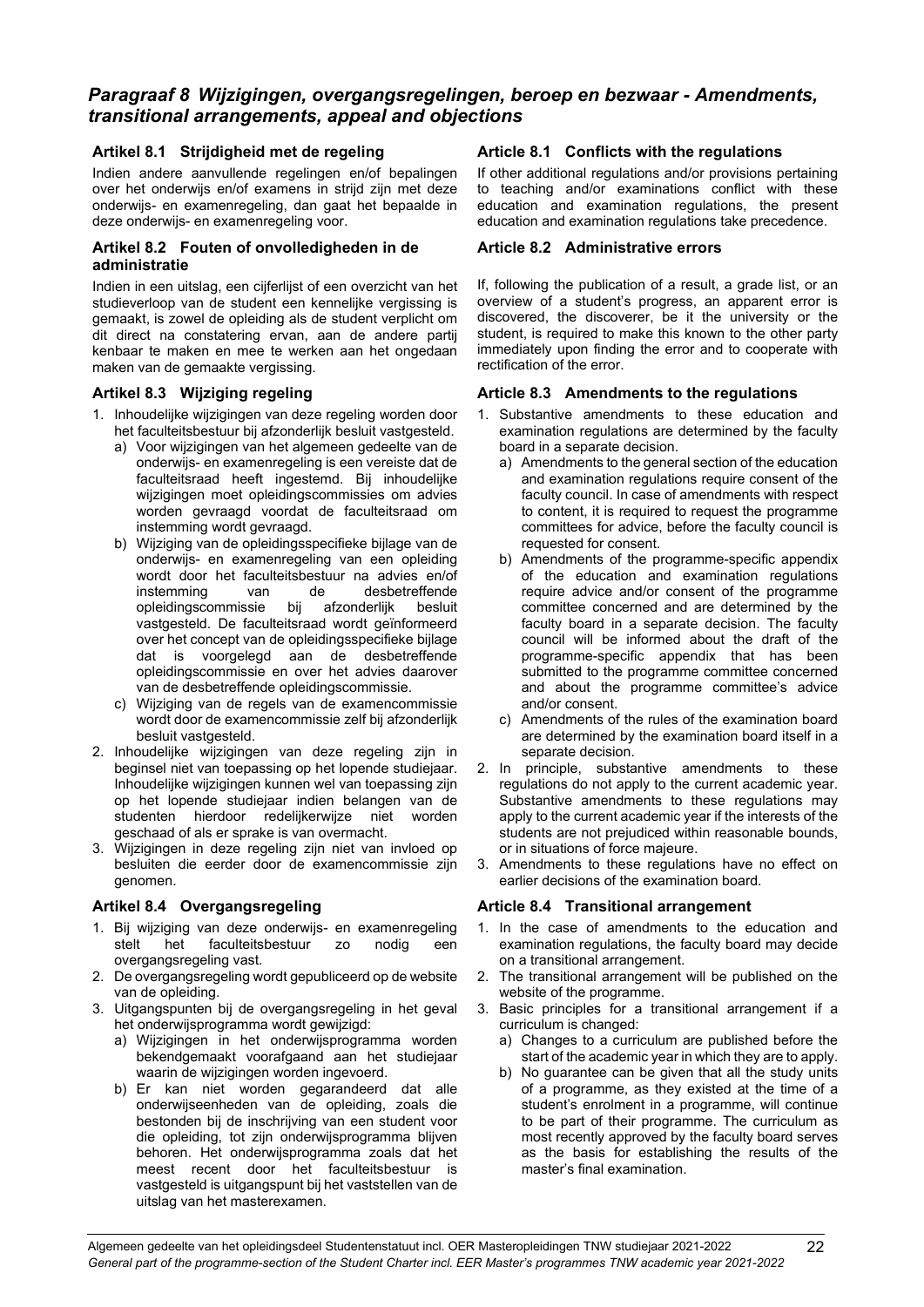- 4. In de overgangsregeling wordt in ieder geval opgenomen:
	- a) welke onderwijseenheden of onderdelen van onderwijseenheden die zijn vervallen equivalent zijn onderwijseenheden onderwijseenheden uit het geldende – in de opleidingsspecifieke bijlage opgenomen onderwijsprogramma;
	- b) dat als een onderwijseenheid of onderwijsonderdeel zonder praktische oefeningen wordt geschrapt uit het programma, in het studiejaar daarna minimaal tweemaal de gelegenheid wordt geboden schriftelijk of mondeling tentamen af te leggen of op andere wijze een beoordeling te verkrijgen;
	- c) dat als een onderwijseenheid of onderwijsonderdeel met praktische oefeningen wordt geschrapt uit het programma en in het studiejaar daarna geen gelegenheid meer wordt geboden tot het doen van de betreffende praktische oefeningen, minstens één onderwijseenheid wordt aangewezen die gedaan<br>kan worden in plaats van de vervallen kan worden in plaats onderwijseenheid;
	- d) de geldigheidsduur van de overgangsregeling.
- 5. De overgangsregeling behoeft de instemming van de examencommissie met de bepalingen van lid 4.
- 6. De examencommissie kan in bijzondere gevallen in positieve zin voor de student afwijken van het aantal malen en de wijze waarop tentamens van vervallen<br>onderwijseenheden of toetsen van vervallen onderwijseenheden onderwijsonderdelen kunnen worden afgelegd.

# <span id="page-22-0"></span>**Artikel 8.5 Beoordeling onderwijs- en examenregeling**

- 1. Het faculteitsbestuur draagt zorg voor een regelmatige beoordeling van de onderwijs- en examenregeling en weegt daarbij, ten behoeve van de bewaking, en zo nodig bijstelling van de studielast, het tijdsbeslag dat daaruit voor de student voortvloeit.
- 2. De opleidingscommissie heeft volgens artikel 9.18 van de WHW deels advies- en deels instemmingsrecht op de onderwijs- en examenregeling.
- 3. De opleidingscommissie heeft tot taak het jaarlijks beoordelen van de wijze van uitvoeren van de onderwijs- en examenregeling.

# <span id="page-22-2"></span>**Artikel 8.6 Beroep en bezwaar**

Beroep tegen beslissingen van de examencommissie of van de examinator en bezwaar tegen beslissingen van het faculteitsbestuur op grond van deze regeling dient binnen 6 weken, nadat de beslissing aan betrokkene is bekend gemaakt, schriftelijk te worden ingediend bij het loket voor de bezwaar- en beroepschriften (en klachten) van de balie van de Student Services.

### <span id="page-22-4"></span>**Artikel 8.7 Hardheidsclausule**

In geval van aantoonbare onredelijkheid of onbillijkheid van overwegende aard kan de examencommissie dan wel het opleidingsbestuur toestaan dat wordt afgeweken van de bepalingen in deze regeling. Leidend daarbij is welk gremium de taak of bevoegdheid heeft om een beslissing te nemen over of een uitzondering te maken op een bepaling uit deze regeling.

### <span id="page-22-6"></span>**Artikel 8.8 Bekendmaking**

De onderwijs- en examenregeling en de regels en richtlijnen van de examencommissie worden via de website van de opleiding bekendgemaakt.

- 4. The transitional arrangement will always include:
	- a) which lapsed study units or parts of study units are equivalent to study units or parts of study units in the current curriculum included in the programmespecific appendix;
	- b) that if a study unit or part of a study unit without practical exercises is removed from the curriculum, there will be at least two opportunities in the subsequent academic year to take a written or oral exam or to obtain an assessment by some other means;
	- c) that if a study unit or part of a study unit that involves practical exercises is removed from the curriculum, and during the subsequent academic year no opportunities are offered to carry out these practical exercises, at least one study unit is designated as a suitable replacement for the lapsed study unit;
	- d) the period of validity of the transitional arrangement.
- 5. The transitional arrangement requires the approval of the examination board with regard to the provisions of paragraph 4.
- 6. In exceptional cases, and if this is to the student's advantage, the examination board may allow a deviation from the number of times and the way in which an exam or a test for a lapsed study unit or a lapsed part of a study unit can be taken.

### <span id="page-22-1"></span>**Article 8.5 Assessment education and examination regulations**

- 1. The faculty board is responsible for the regular assessment of the education and examination regulations and takes into account the resultant study load for the students to enable this to be monitored and adjusted if necessary.
- 2. In accordance with Article 9.18 of the WHW, the programme committee has an advisory role on some parts of the education and examination regulations and a right of consent on other parts.
- 3. The programme committee annually assesses the way in which the education and examination regulations are implemented.

# <span id="page-22-3"></span>**Article 8.6 Appeal and objections**

An appeal against a decision made by the examination board or an examiner, and objections to decisions made by the faculty board on the basis of these regulations, must be submitted in writing to the Complaints Desk at Student Services within 6 weeks after notification of the decision.

# <span id="page-22-5"></span>**Article 8.7 Hardship clause**

In the event of demonstrable, considerable unreasonableness and unfairness, departures from the provisions of these regulations can be permitted by the examination board or the programme board, as suggested in the relevant articles of these regulations. The guiding principle here is which body has the authority to make a decision on or to make an exception to a provision of these regulations.

### <span id="page-22-7"></span>**Article 8.8 Publication**

The education and examination regulations and the rules and regulations of the examination board are published on the programme's website.